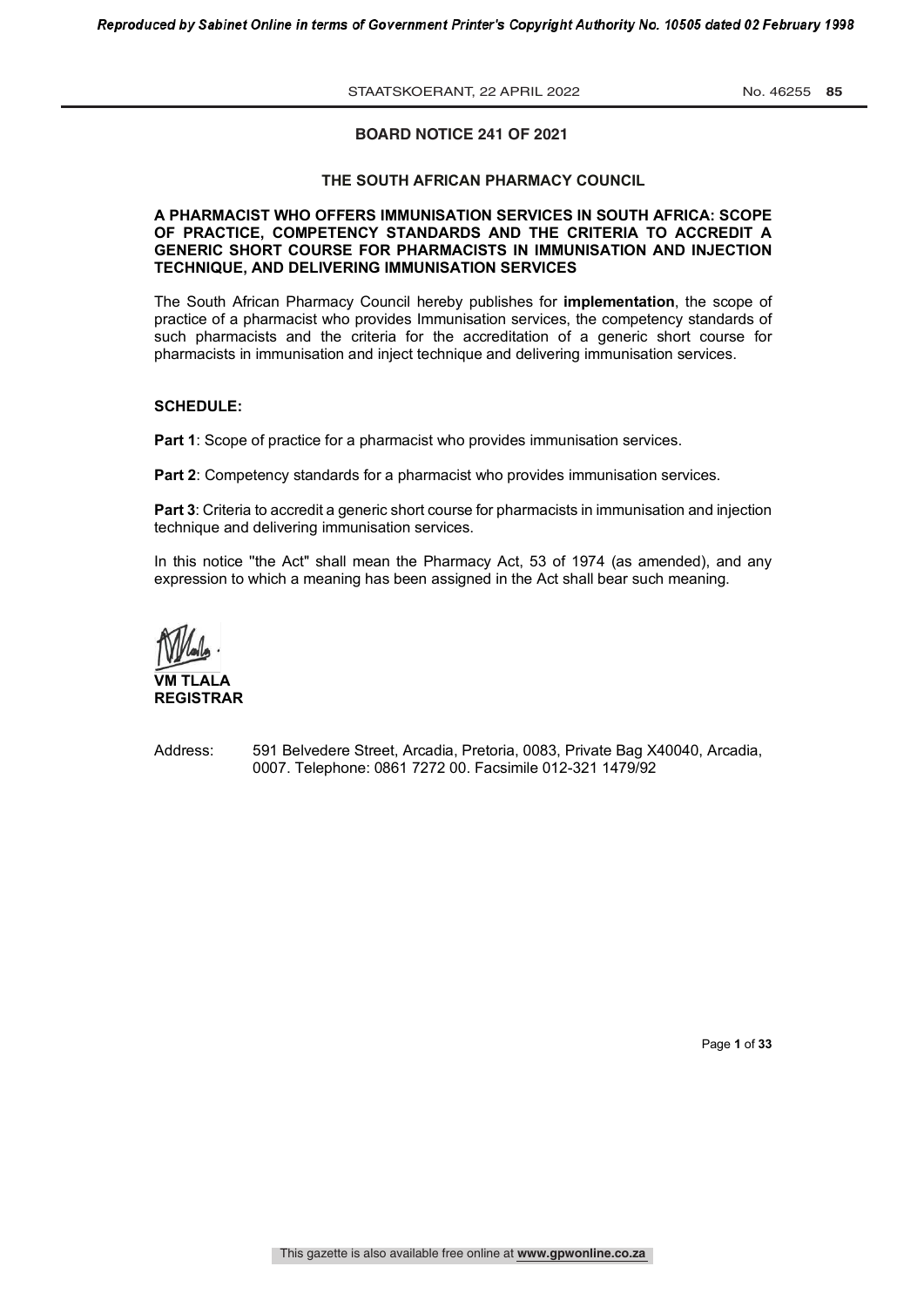Reproduced by Sabinet Online in terms of Government Printer's Copyright Authority No. 10505 dated 02 February 1998

# **TABLE OF CONTENTS**

| <b>PART 1: SCOPE OF PRACTICE FOR A PHARMACIST OFFERING IMMUNISATION SERVICES3</b> |  |
|-----------------------------------------------------------------------------------|--|
| <b>PART 2: COMPETENCY STANDARDS FOR A PHARMACIST WHO PROVIDES IMMUNISATION</b>    |  |
|                                                                                   |  |
|                                                                                   |  |
|                                                                                   |  |
| 3. SUMMARY OF COMPETENCY STANDARDS FOR PHARMACISTS PROVIDING IMMUNISATION         |  |
|                                                                                   |  |
|                                                                                   |  |
| DOMAIN 2: SAFE AND RATIONAL USE OF VACCINE AND ADMINISTRATION DEVICE 7            |  |
|                                                                                   |  |
|                                                                                   |  |
|                                                                                   |  |
|                                                                                   |  |
| <b>PART 3: CRITERIA TO ACCREDIT A GENERIC SHORT COURSE FOR PHARMACISTS IN</b>     |  |
| IMMUNISATION AND INJECTION TECHNIQUE, AND DELIVERING IMMUNISATION                 |  |
|                                                                                   |  |
| 1. RATIONALE FOR TRAINING ON IMMUNISATION AND INJECTION TECHNIQUE17               |  |
| 2.PURPOSE OF THE IMMUNISATION AND INJECTION TECHNIQUE TRAINING 17                 |  |
| 3. TARGET GROUP FOR IMMUNISATION AND INJECTION TECHNIQUE TRAINING17               |  |
| 4. MINIMUM ENTRANCE CRITERIA TO THE IMMUNISATION AND INJECTION TECHNIQUE          |  |
|                                                                                   |  |
| 5. DURATION OF THE IMMUNISATION AND INJECTION TECHNIQUE TRAINING  18              |  |
|                                                                                   |  |
|                                                                                   |  |
|                                                                                   |  |
|                                                                                   |  |
| 10.QUALIFICATIONS AND EXPERIENCE OF PRESENTERS/FACILITATORS30                     |  |
| 11. STANDARDS FOR PRESENTATION OF THE IMMUNISATION AND INJECTION TECHNIQUE        |  |
|                                                                                   |  |
|                                                                                   |  |
| 13.ASSESSMENT OF THE IMMUNISATION AND INJECTION TECHNIQUE TRAINING31              |  |
|                                                                                   |  |
|                                                                                   |  |
|                                                                                   |  |
|                                                                                   |  |
|                                                                                   |  |
|                                                                                   |  |

Page **2** of **33**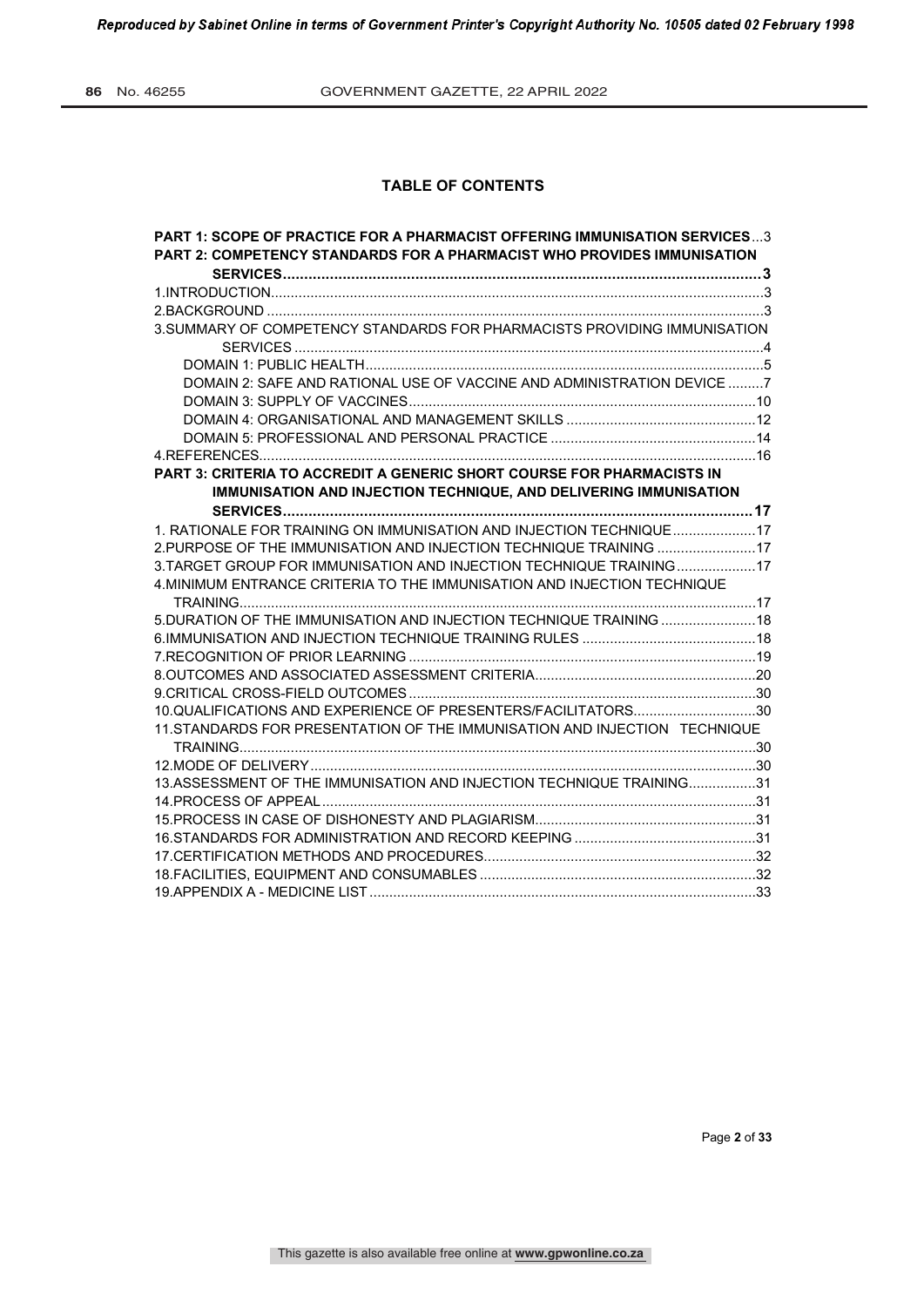# **PART 1: SCOPE OF PRACTICE FOR A PHARMACIST OFFERING IMMUNISATION SERVICES**

In addition to the acts and services which form part of the scope of practice of the pharmacist as prescribed in terms of Regulations 3 and 4 of the *Regulations relating to the practice of Pharmacy* (GNR 1158, published on 20 November 2000), a pharmacist who has completed the supplementary training on immunisation and injection technique; and who has obtained a permit in terms of section 22A(15) of the Medicines and Related Substances Act, 101 of 1965, may be allowed to acquire, possess, use and supply vaccines and medicines required for adjunct therapy, and perform consultations with patients at a pharmacy or in an approved setting, which includes:

- (a) comprehensive patient history taking;
- (b) administering of vaccines in line with the Expanded Programme on Immunisation in South Africa (EPI-SA) and any other vaccine programme as may be approved by the Director-General: Health;
- (c) monitoring, measuring and reporting of the outcomes of the immunisation;
- (d) treating of adverse events following immunisation and anaphylactic shock;
- (e) reporting of adverse events following immunisation;
- (f) referral to another health care provider where necessary; and
- (g) record keeping and maintaining confidentiality.

# **PART 2: COMPETENCY STANDARDS FOR A PHARMACIST WHO PROVIDES IMMUNISATION SERVICES**

### **1. Introduction**

The South African Pharmacy Council (Council) is committed to its mandate to ensure that pharmacists and pharmacy support personnel have the necessary knowledge and skills to deliver the best possible pharmaceutical services to the people of South Africa. This is achieved by monitoring trends in education and practice, both nationally and internationally. The International Pharmaceutical Federation (FIP) report (2016) acknowledges the fact that the role of pharmacists in immunisation and vaccination varies across the world. Pharmacists in South Africa are involved in ensuring the safe supply and dispensing of vaccines, as well as advocating for immunisation, while in other countries, pharmacists are also empowered to organise vaccination activities and campaigns, as well as to perform the actual administration of vaccines to those in need.

In recent years, competency mapping has been identified as a way of ensuring that pharmacy professionals are equipped with the specific skills, knowledge, abilities, and behaviours that are needed to work effectively.

### **2. Background**

Regulation 18(6)(b) of the *Regulations relating to the practice of pharmacy* indicates the provision of immunisation as part of the scope of practice of a pharmacist which can be

Page **3** of **33**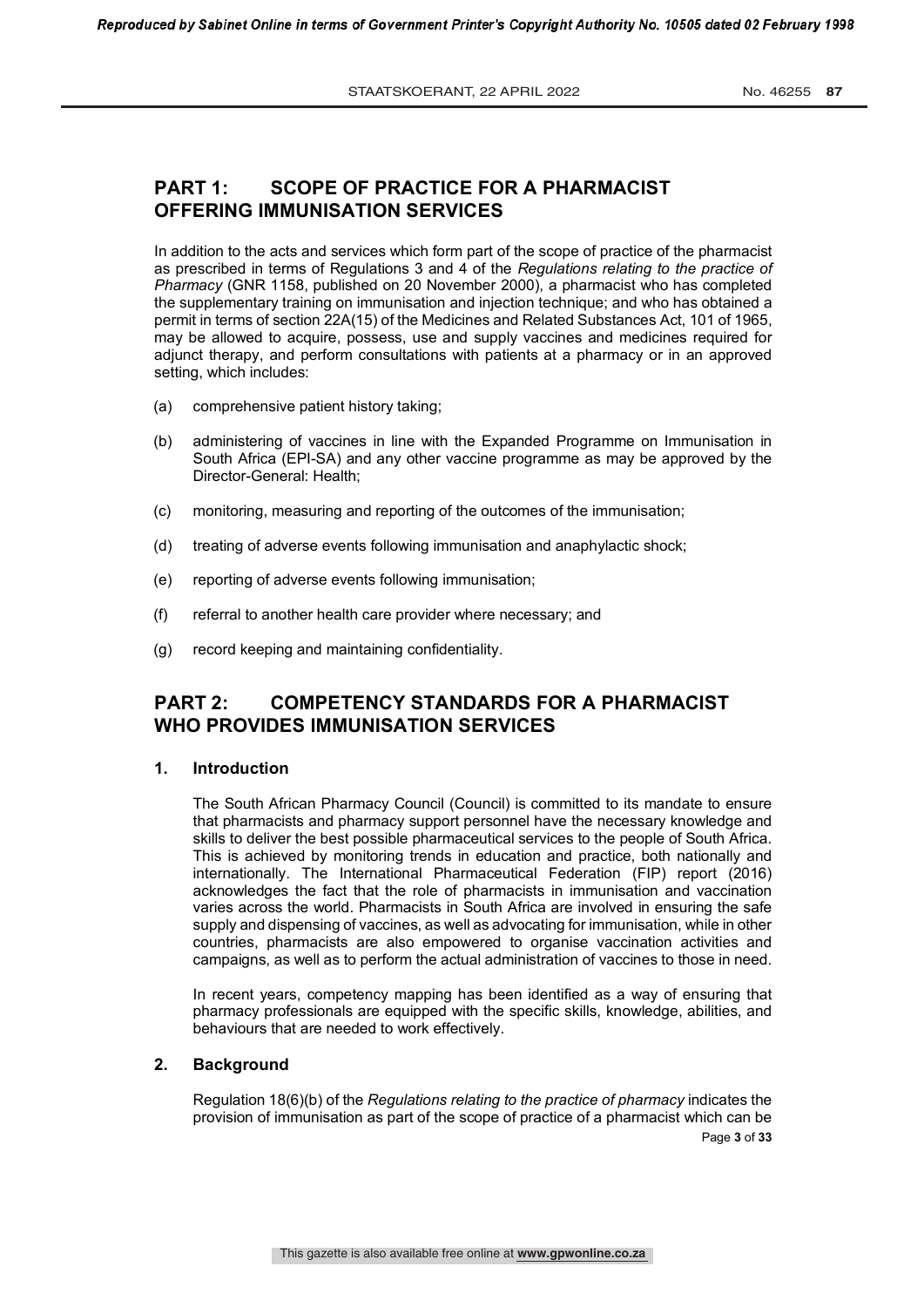provided in a community or institutional pharmacy provided that the pharmacist is competent to provide the service and is in possession of a permit issued in terms of section 22A(15) of the Medicines and Related Substances Act, 101 of 1965. Rule 2.14 of the *Rules relating to good pharmacy practice* further support pharmacist's involvement in activities related to immunisation, as well as the actual administration of vaccines to members of the public and acknowledges the fact that the involvement of pharmacists in immunisation activities would vary depending on the practice setting.

The FIP report outlines the role of pharmacists in vaccination as follows:

- (a) advocacy activities;
- (b) regulatory frameworks;
- (c) vaccine administration;
- (d) training and certification; and
- (e) keeping vaccination records.

### **3. Summary of competency standards for pharmacists providing immunisation services**

|                | <b>DOMAIN</b>                    |                  | <b>Competency Standard</b>                 |
|----------------|----------------------------------|------------------|--------------------------------------------|
| 1.             | <b>Public health</b>             | 1.1              | Professional advocacy                      |
|                |                                  | 1.2              | Pandemic management                        |
| 2 <sub>1</sub> | Safe and rational use of         | 2.1              | Patient consultation                       |
|                | vaccine and                      | 2.2              | Communication with patient, caregiver, and |
|                | administration device            |                  | agent of a patient                         |
|                |                                  | $2.3\phantom{0}$ | Patient management                         |
|                |                                  | 2.4              | Vaccine and administration device safety   |
| 3.             | <b>Supply of vaccines</b>        | 3.1              | Vaccine administration                     |
|                |                                  | 3.2              | Vaccine storage and control                |
|                |                                  | 3.3              | General housekeeping and administrative    |
|                |                                  |                  | tasks in the pharmacy                      |
| 4.             | <b>Organisational and</b>        | 4.1              | Quality assurance                          |
|                | management skills                | 4.2              | Record keeping                             |
|                |                                  | 4.3              | Policy development                         |
| 5.             | <b>Professional and personal</b> | 5.1              | Professional practice                      |
|                | practice                         | 5.2              | Ethical and legal practice                 |
|                |                                  | 5.3              | Continuing professional development        |
|                |                                  |                  |                                            |

Page **4** of **33**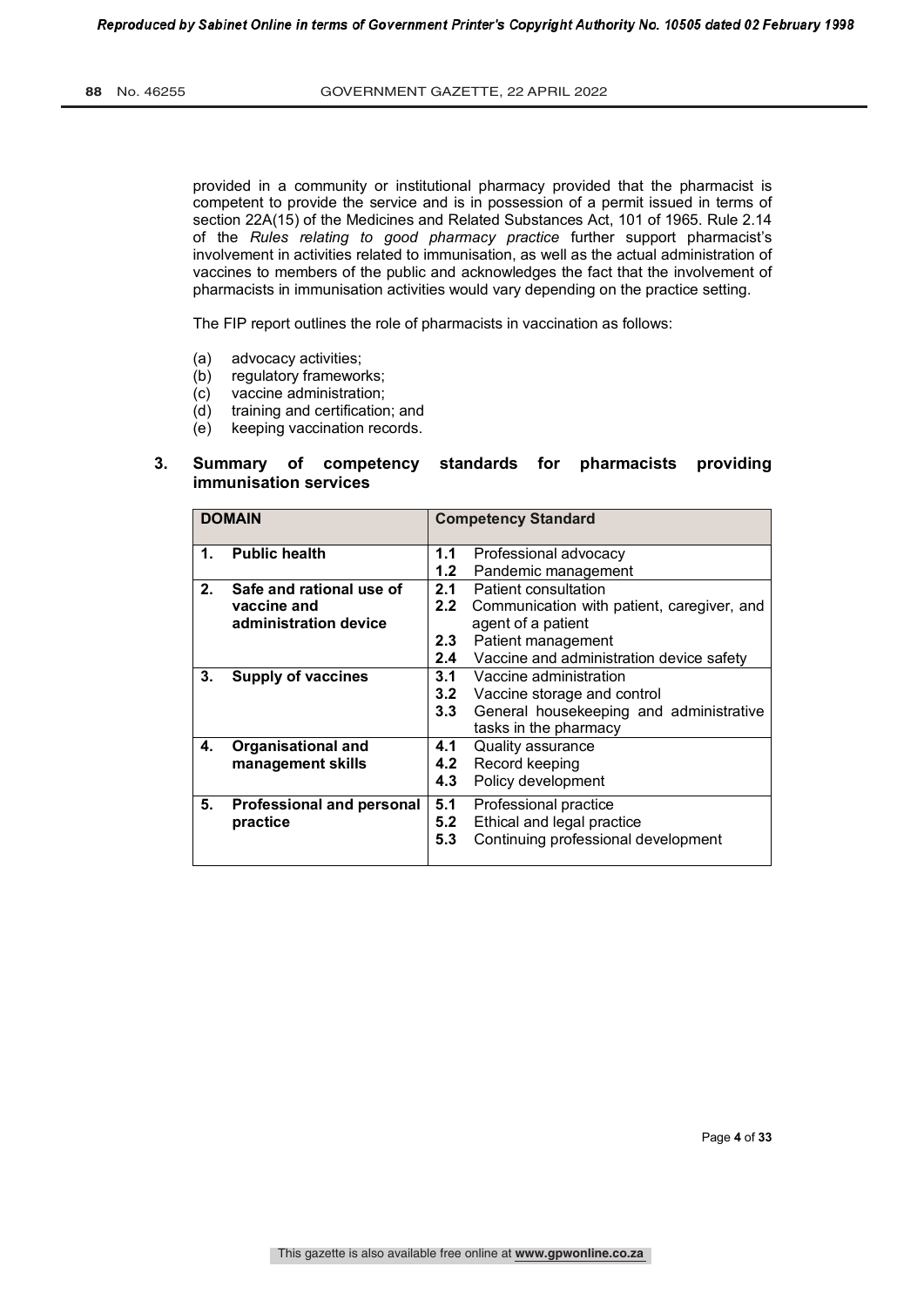# **DOMAIN 1: PUBLIC HEALTH**

#### **INTRODUCTION**

Domain 1 covers competencies that are required in both the public and private healthcare sectors to promote health and wellness through the provision of healthcare information and education to the public and other members of the healthcare team.

The domain covers competencies that are required to advocate vaccination and promote health.

The public health domain competencies are:

- 1.1 Professional advocacy; and
- 1.2 Pandemic management

Page **5** of **33**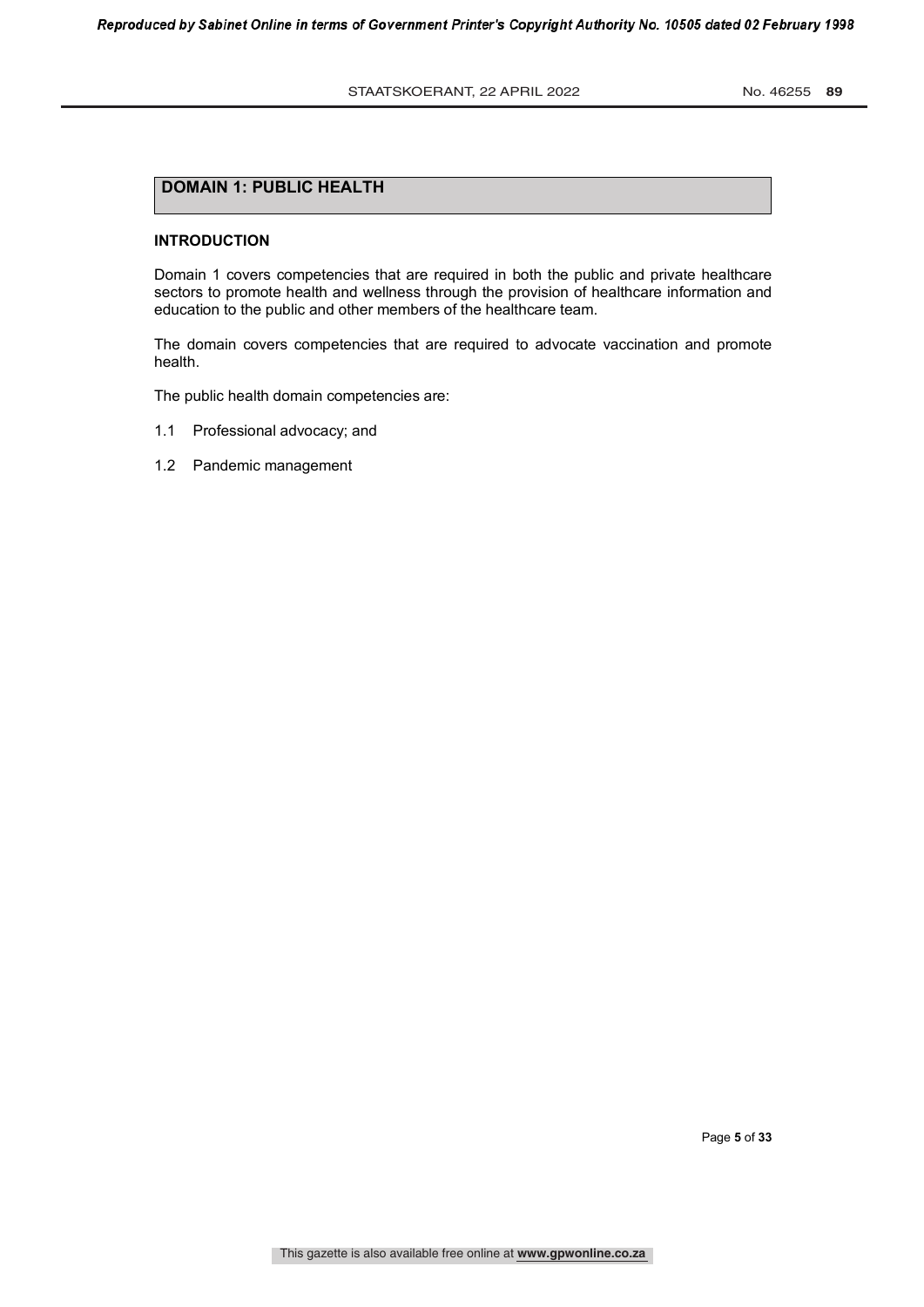|   |                       |       | DOMAIN 1: PUBLIC HEALTH                                                                             |
|---|-----------------------|-------|-----------------------------------------------------------------------------------------------------|
|   | COMPETENCIES          |       | BEHAVIOURAL STATEMENTS                                                                              |
|   | Professional advocacy | : ب   | Understand the epidemiology of and patient populations at risk for<br>vaccine-preventable diseases. |
|   |                       | 1.12  | Understand public health goals for immunisation.                                                    |
|   |                       | 1.3   | Contribute to the development and distribution of vaccines.                                         |
| Ņ | Pandemic management   | 1.2.1 | Assist in the implementation of vaccine schedules for any pandemic<br>management.                   |

Page **6** of **33**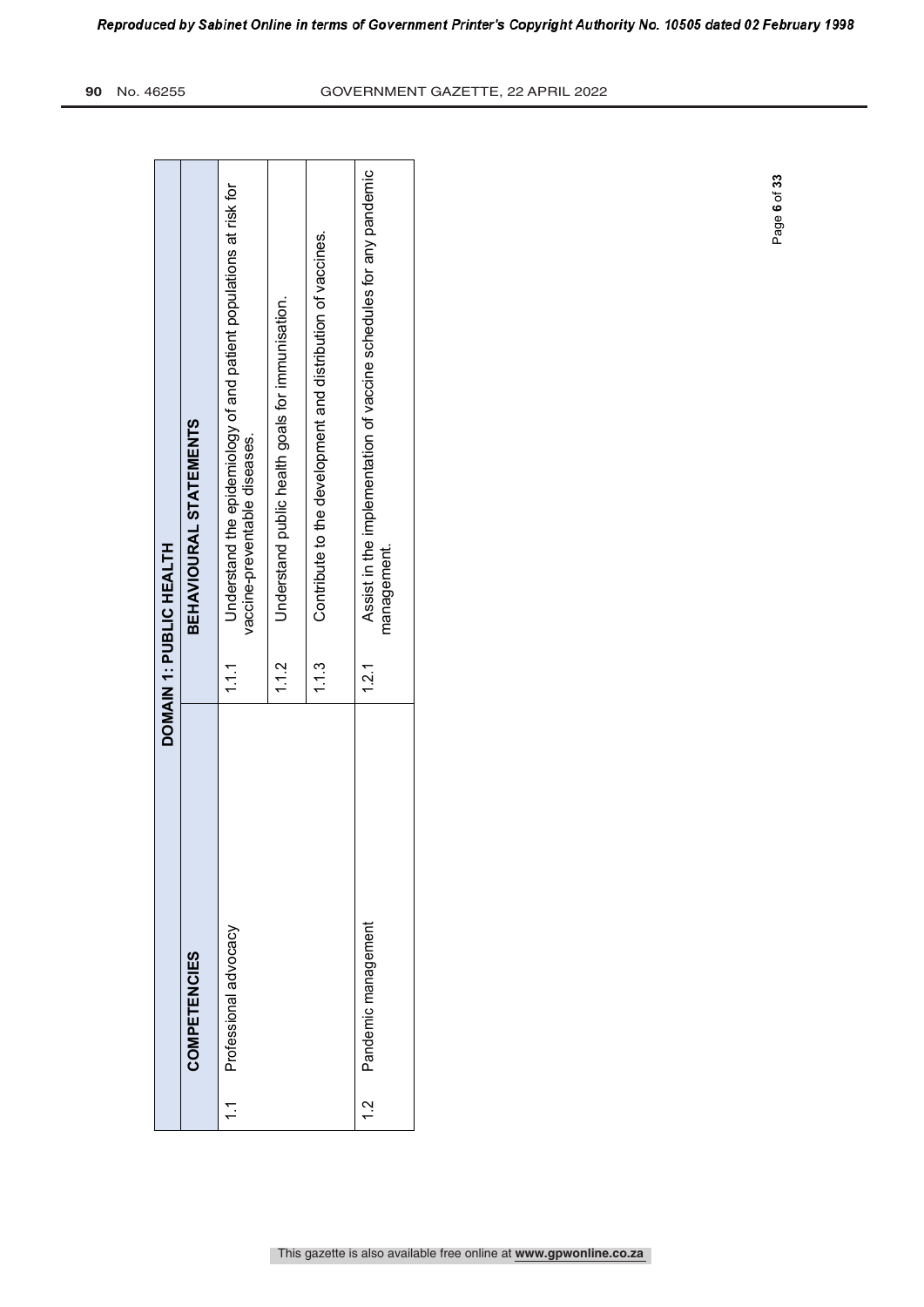## **DOMAIN 2: SAFE AND RATIONAL USE OF VACCINE AND ADMINISTRATION DEVICE**

# **INTRODUCTION**

Domain 2 covers competencies that are required to ensure the safe and rational use of vaccines and administration devices. In this domain effective verbal and non-verbal methods of communication with patients are essential competencies.

The competencies required in the domain for the safe and rational use of vaccines are:

- 2.1 Patient consultation;
- 2.2 Communication with patient, caregiver, and agent of a patient;
- 2.3 Patient management; and
- 2.4 Vaccine and administration device safety.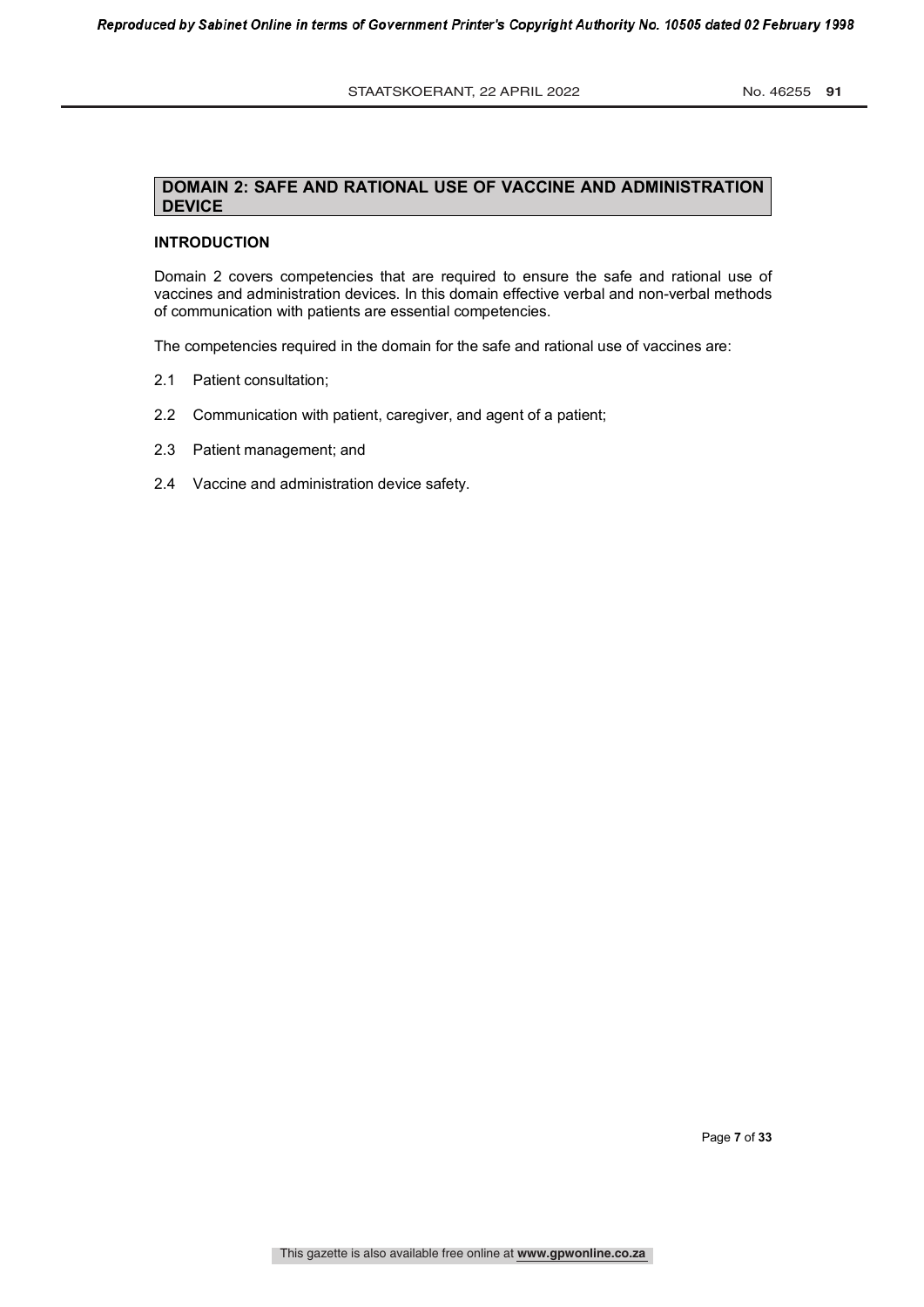|                  | DOMAIN 2: SA                                                       |       | FE AND RATIONAL USE OF VACCINES AND ADMINISTRATION DEVICES.                                                                                                                                                                                                                                                                                             |
|------------------|--------------------------------------------------------------------|-------|---------------------------------------------------------------------------------------------------------------------------------------------------------------------------------------------------------------------------------------------------------------------------------------------------------------------------------------------------------|
|                  | <b>COMPETENCIES</b>                                                |       | BEHAVIOURAL STATEMENTS                                                                                                                                                                                                                                                                                                                                  |
| $\overline{2}$ . | Patient consultation                                               | 2.1.1 | Ensure that there is a consultation/private area appropriate<br>for the administration of vaccines.                                                                                                                                                                                                                                                     |
|                  |                                                                    | 2.1.2 | available in the<br>Ensure that all necessary equipment is<br>consultation area.                                                                                                                                                                                                                                                                        |
|                  |                                                                    | 2.1.3 | Obtain an informed written/electronic patient consent.                                                                                                                                                                                                                                                                                                  |
|                  |                                                                    | 2.1.4 | Establish if a person meets the vaccination criteria.                                                                                                                                                                                                                                                                                                   |
|                  |                                                                    | 2.1.5 | Undertake a thorough pre-vaccination assessment.                                                                                                                                                                                                                                                                                                        |
|                  |                                                                    | 2.1.6 | Maintain patient privacy.                                                                                                                                                                                                                                                                                                                               |
| 2.2              | iver, and agent of a patient<br>Communication with patient, caregi | 2.2.1 | Explain the procedure to the patient.                                                                                                                                                                                                                                                                                                                   |
|                  |                                                                    | 2.2.2 | Establish an effective and robust communication system.                                                                                                                                                                                                                                                                                                 |
|                  |                                                                    | 2.2.3 | Advise consumers on any boosters and post-administration<br>care.                                                                                                                                                                                                                                                                                       |
|                  |                                                                    | 2.2.4 | Describe the service to the patient.                                                                                                                                                                                                                                                                                                                    |
|                  |                                                                    | 2.2.5 | Communicate the benefits of vaccination versus the risk of<br>disease.                                                                                                                                                                                                                                                                                  |
|                  |                                                                    | 2.2.6 | behalf of the individual, to ensure that the individual or parent or<br>Have knowledge of the relevant diseases and vaccines to be<br>able to explain the vaccination to the individual, parent or<br>guardian of the individual who is to consent to the vaccination on<br>guardian of the individual can give informed consent to the<br>vaccination. |
|                  |                                                                    | 2.2.7 | Provide reassurance to the patient/parent/caregiver.                                                                                                                                                                                                                                                                                                    |
|                  |                                                                    |       | Page 8 of 33                                                                                                                                                                                                                                                                                                                                            |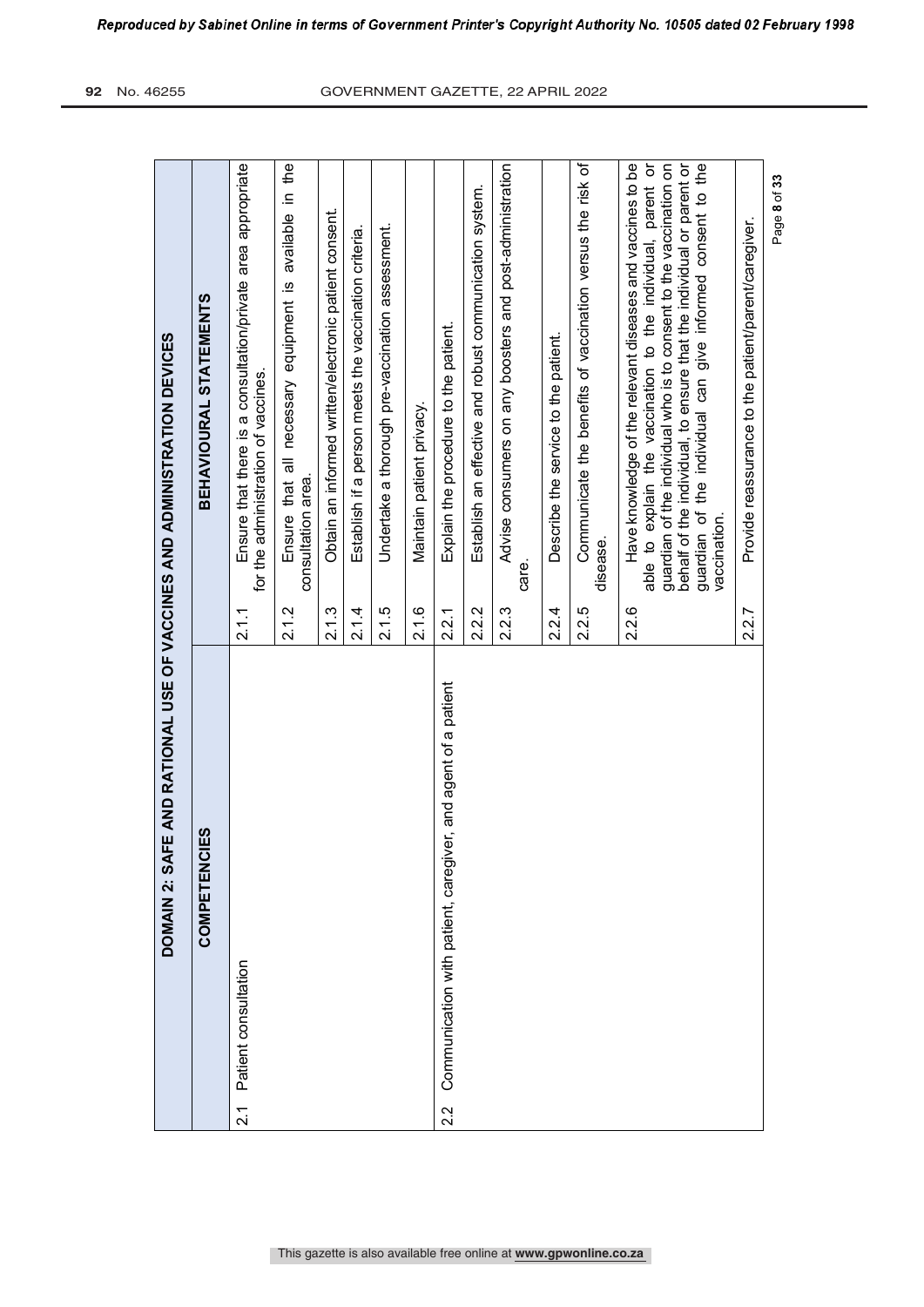|                                                        | 2.28  | Provide advice on potential adverse events.                                                                                                                                                            |
|--------------------------------------------------------|-------|--------------------------------------------------------------------------------------------------------------------------------------------------------------------------------------------------------|
| Patient management<br>ن<br>رح                          | 2.3.1 | Screen patients for contraindications.                                                                                                                                                                 |
|                                                        | 2.3.2 | Identify the signs and symptoms of adverse reactions to<br>vaccines.                                                                                                                                   |
|                                                        | 2.3.  | Monitor the patient for adverse events following<br>immunisation, including anaphylactic shock.                                                                                                        |
|                                                        | 2.3.4 | resuscitation and refer to an appropriate healthcare professional<br>immunisation, including the performance of cardio-pulmonary<br>Provide management of adverse events following<br>where necessary. |
|                                                        | 2.3.5 | Provide the patient with post vaccination care.                                                                                                                                                        |
| satety<br>Vaccine and administration device<br>य.<br>२ | 2.4.1 | administration and post vaccination care of both on and off-site<br>Manage the logistics (including cold chain management),<br>vaccinations.                                                           |
|                                                        | 2.4.2 | Take appropriate action in the event of a needle stick injury<br>or the spillage of blood or vaccine.                                                                                                  |
|                                                        | 2.4.3 | Have knowledge of the safe and effective handling of<br>immunisation products, administration device, and equipment.                                                                                   |

Page **9** of **33**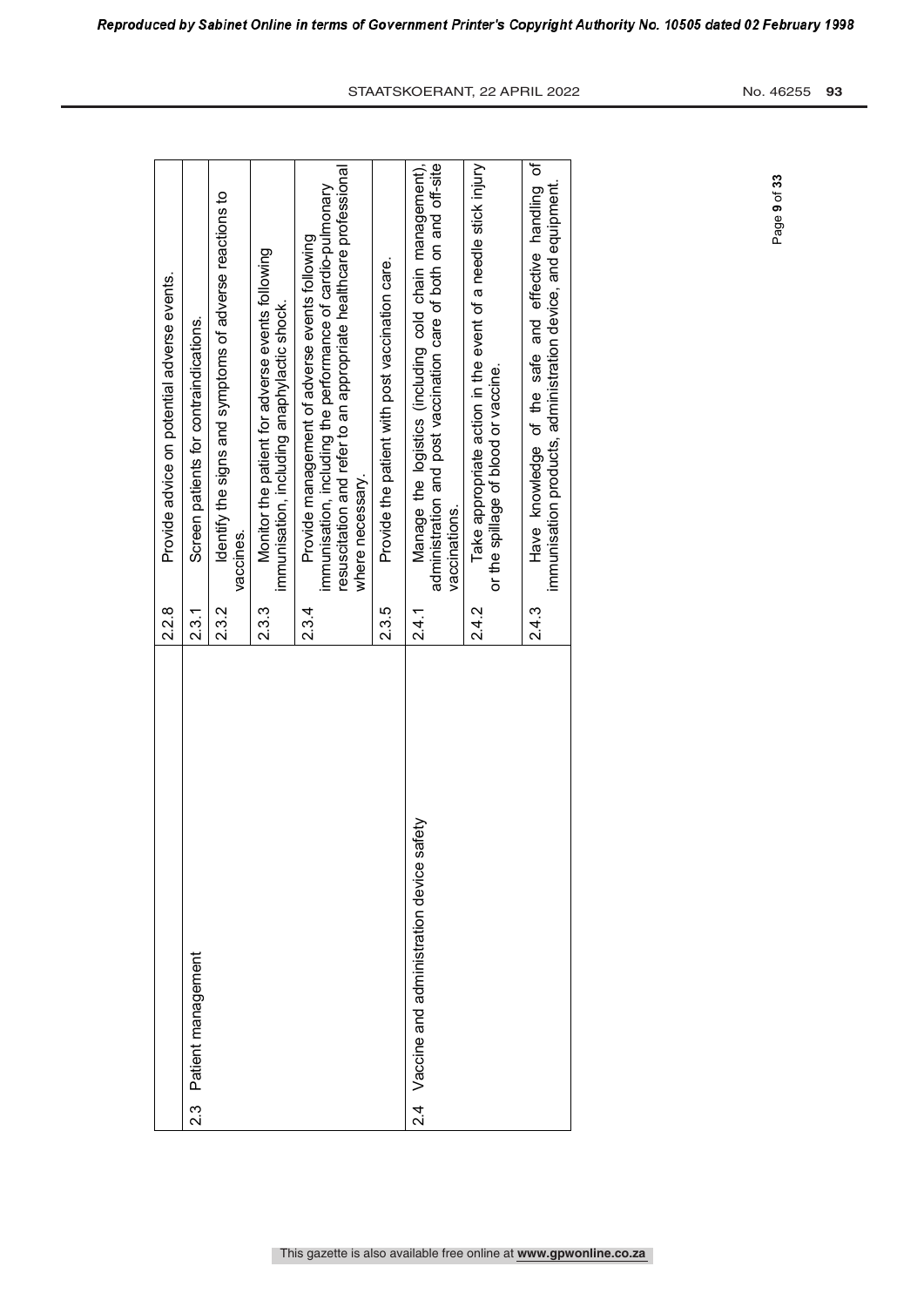# **DOMAIN 3: SUPPLY OF VACCINES**

### **INTRODUCTION**

Domain 3 includes competencies required to address the supply of vaccines of patients. The behavioural statements in this domain include management of the adverse effects of the vaccine.

The competencies required for the supply of vaccines domain are:

- 3.1 Vaccine administration;
- 3.2 Vaccine storage and control; and
- 3.3 General housekeeping and administrative tasks in the pharmacy.

Page **10** of **33**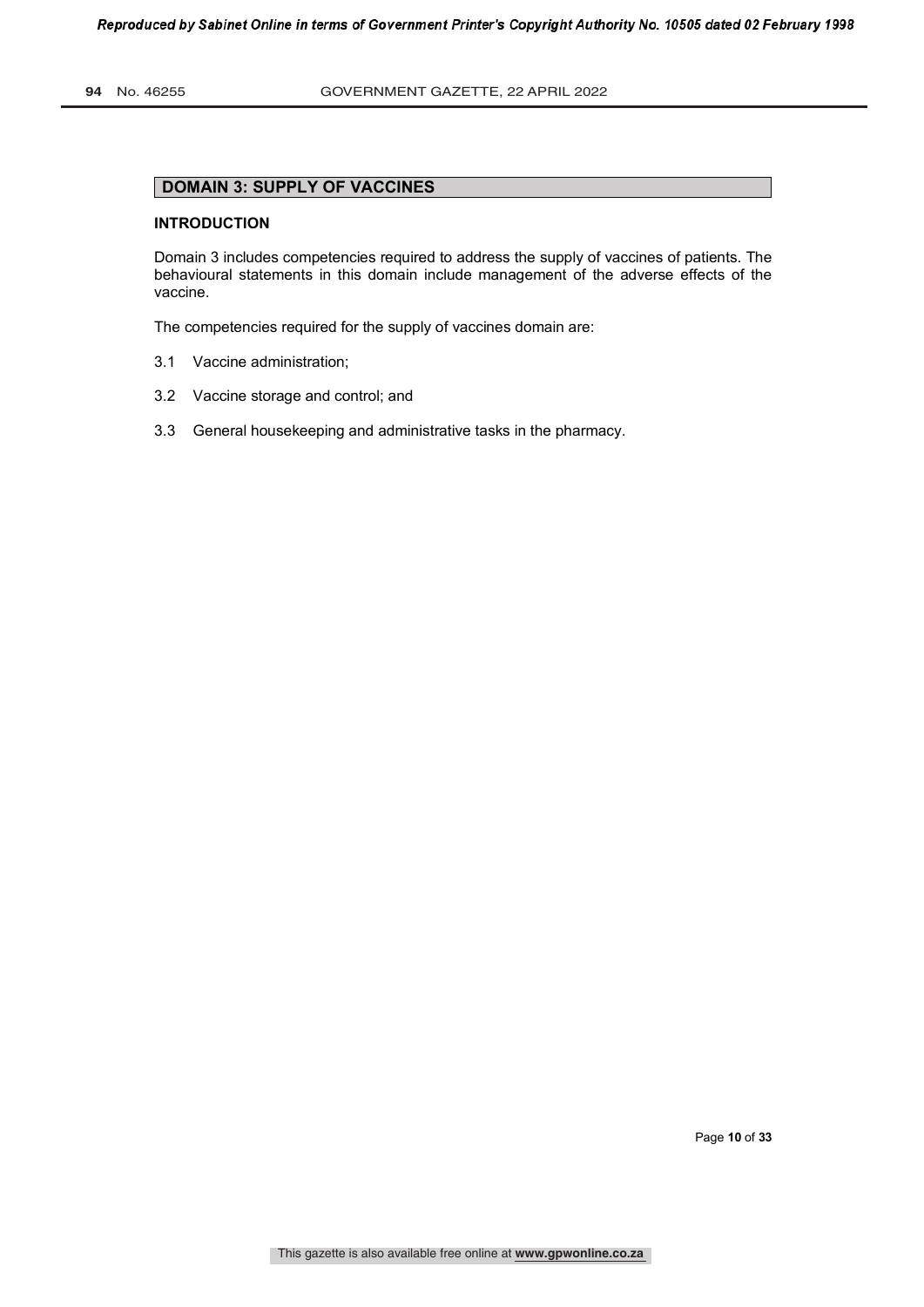|               |                                                   | DOMAIN 3: SUPPLY OF VACCINES                                                                                            |
|---------------|---------------------------------------------------|-------------------------------------------------------------------------------------------------------------------------|
|               | COMPETENCIES                                      | BEHAVIOURAL STATEMENTS                                                                                                  |
| $\frac{1}{3}$ | Vaccine administration                            | 3.1.1 Administer the vaccine in accordance with protocol.                                                               |
|               |                                                   | Display understanding of immunological drug interactions.<br>3.12                                                       |
|               |                                                   | Deliver vaccination services.<br>3.1.3                                                                                  |
|               |                                                   | Demonstrate vaccine reconstitution and dosing knowledge.<br>3.14                                                        |
|               |                                                   | 3.1.5 Demonstrate the correct administration technique and site of administration for the<br>vaccine.                   |
|               |                                                   | 3.1.6 Apply aseptic techniques to the reconstitution and administration of the vaccine.                                 |
|               |                                                   | 3.1.7 Display understanding of the pharmacotherapy for the vaccine.                                                     |
| 3.2           | Vaccine storage and control                       | 3.2.1 Demonstrate knowledge of vaccine stability and storage requirements.                                              |
|               |                                                   | Manage the transportation, storage, and administration of vaccines according to cold<br>chain requirements.<br>3.2.2    |
|               |                                                   | Demonstrate the ability to handle temperature excursion.<br>3.2.3                                                       |
| 3.3           | rative tasks<br>General housekeeping and administ | 3.3.1 Take appropriate action in the event of vaccine spillage.                                                         |
|               | in the vaccination site                           | 3.3.2 Demonstrate the ability to source and utilise relevant reference material.                                        |
|               |                                                   | 3.3.3 Take appropriate action in the event of a needle stick injury.                                                    |
|               |                                                   | 3.3.4 Take appropriate action in the event of blood spillage.                                                           |
|               |                                                   | 3.3.5 Understand how to dispose of sharps, vials, and other vaccine equipment safely.                                   |
|               |                                                   | 3.3.6 Understand the importance of the safe disposal of clinical waste created during the<br>provision of vaccinations. |
|               |                                                   | 3.3.7 Take responsibility for and comply with the relevant waste legislation.                                           |
|               |                                                   |                                                                                                                         |

Reproduced by Sabinet Online in terms of Government Printer's Copyright Authority No. 10505 dated 02 February 1998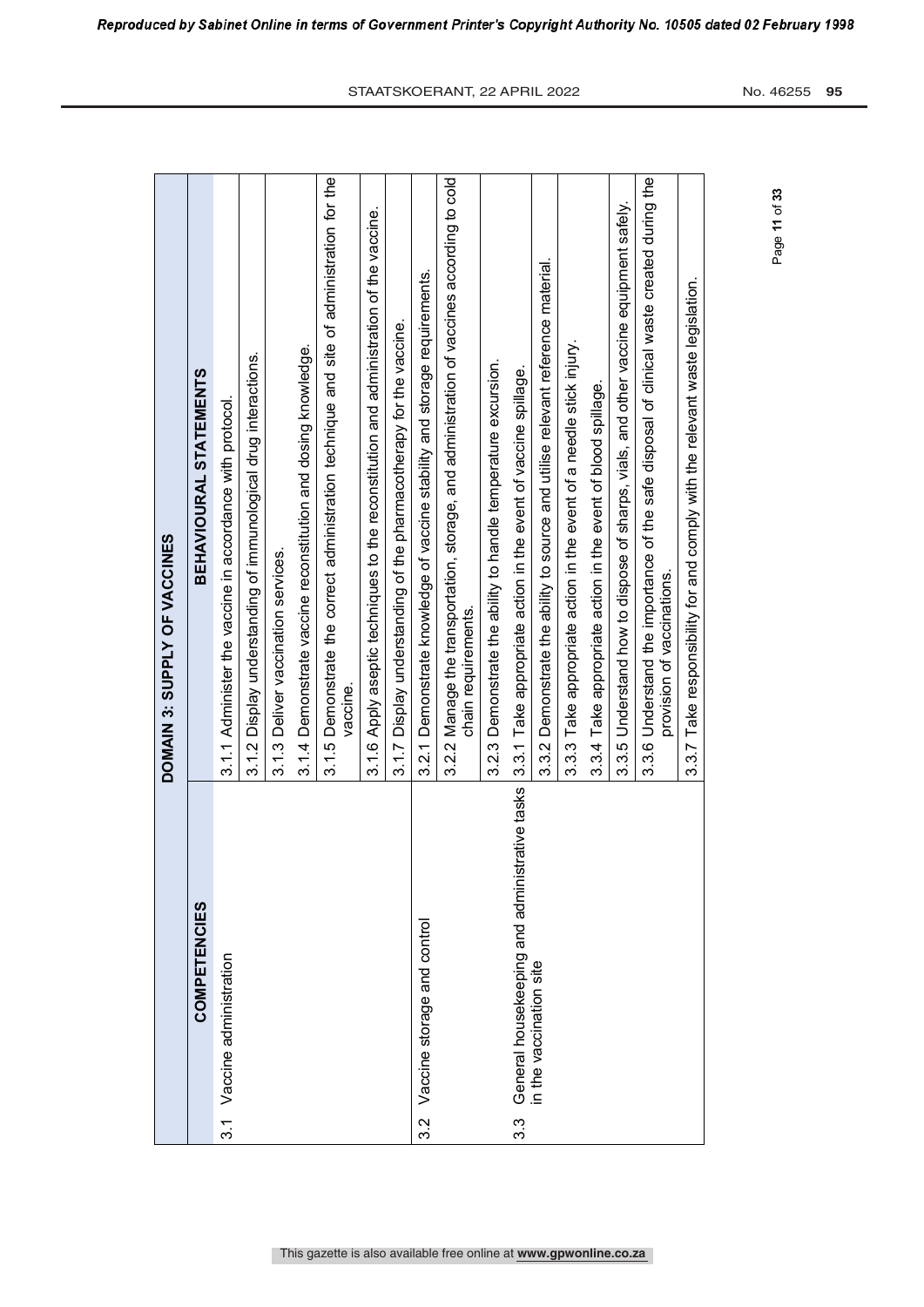# **DOMAIN 4: ORGANISATIONAL AND MANAGEMENT SKILLS**

#### **INTRODUCTION**

Domain 4 includes competencies required to ensure effective and efficient delivery of vaccination services, including amongst other behavioural statements development of the required processes and procedures.

The competencies required are:

- 1.1 Quality assurance;
- 1.2 Record keeping; and
- 1.3 Policy development.

Page **12** of **33**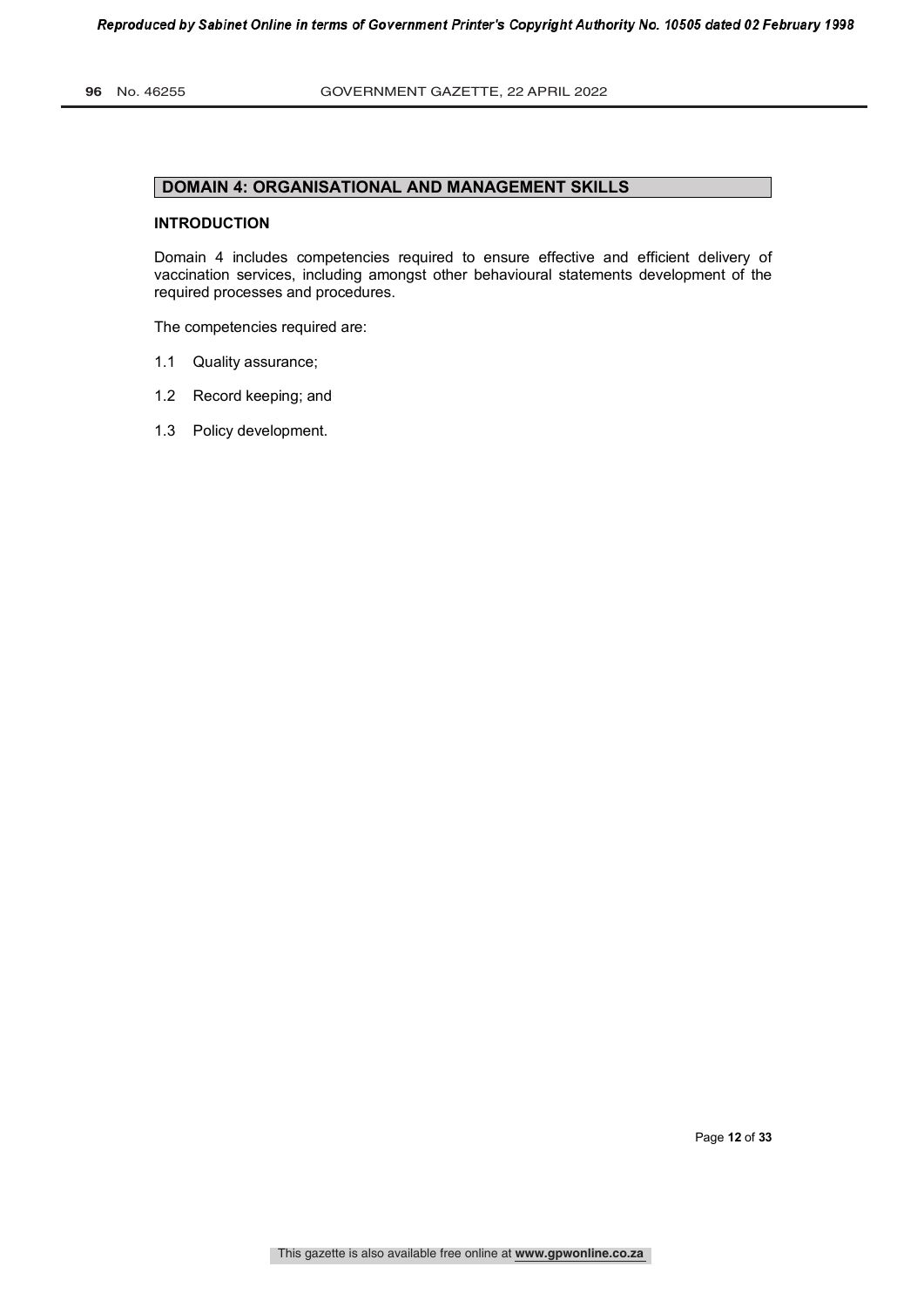| DOMAIN 4: ORGANISATIONAL AND MANGEMENT SKILLS |                                                                                                                                               |
|-----------------------------------------------|-----------------------------------------------------------------------------------------------------------------------------------------------|
| ES.<br>COMPETENC                              | <b>BEHAVIOURAL STATEMENTS</b>                                                                                                                 |
| 4.1 Quality assurance                         | management<br>and ensure<br>Contribute to the development of vaccine<br>Standard Operating Procedures (SOPs)<br>adherence to the SOPs.<br>4.1 |
|                                               | Perform self-assessment of the vaccine management<br>processes.<br>4.1.2                                                                      |
|                                               | Perform pharmacovigilance.<br>4.1.3                                                                                                           |
| Record Keeping<br>4.2                         | Develop systems for the recording of services and deviations.<br>4.2.1                                                                        |
|                                               | Record errors and relevant incidents.<br>4.2.2                                                                                                |
|                                               | Document, record, and report adverse reactions if any.<br>4.2.3                                                                               |
|                                               | Reconcile the documentation and report any identified<br>discrepancies.<br>4.2.4                                                              |
| 4.3 Policy development                        | Develop a vaccine management policy framework.<br>4.3.1                                                                                       |
|                                               | Establish systems for the professional management and<br>clinical governance of vaccination services.<br>4.3.2                                |
|                                               | Implement and monitor vaccine management policies and<br>SOP <sub>S.</sub><br>4.3.3                                                           |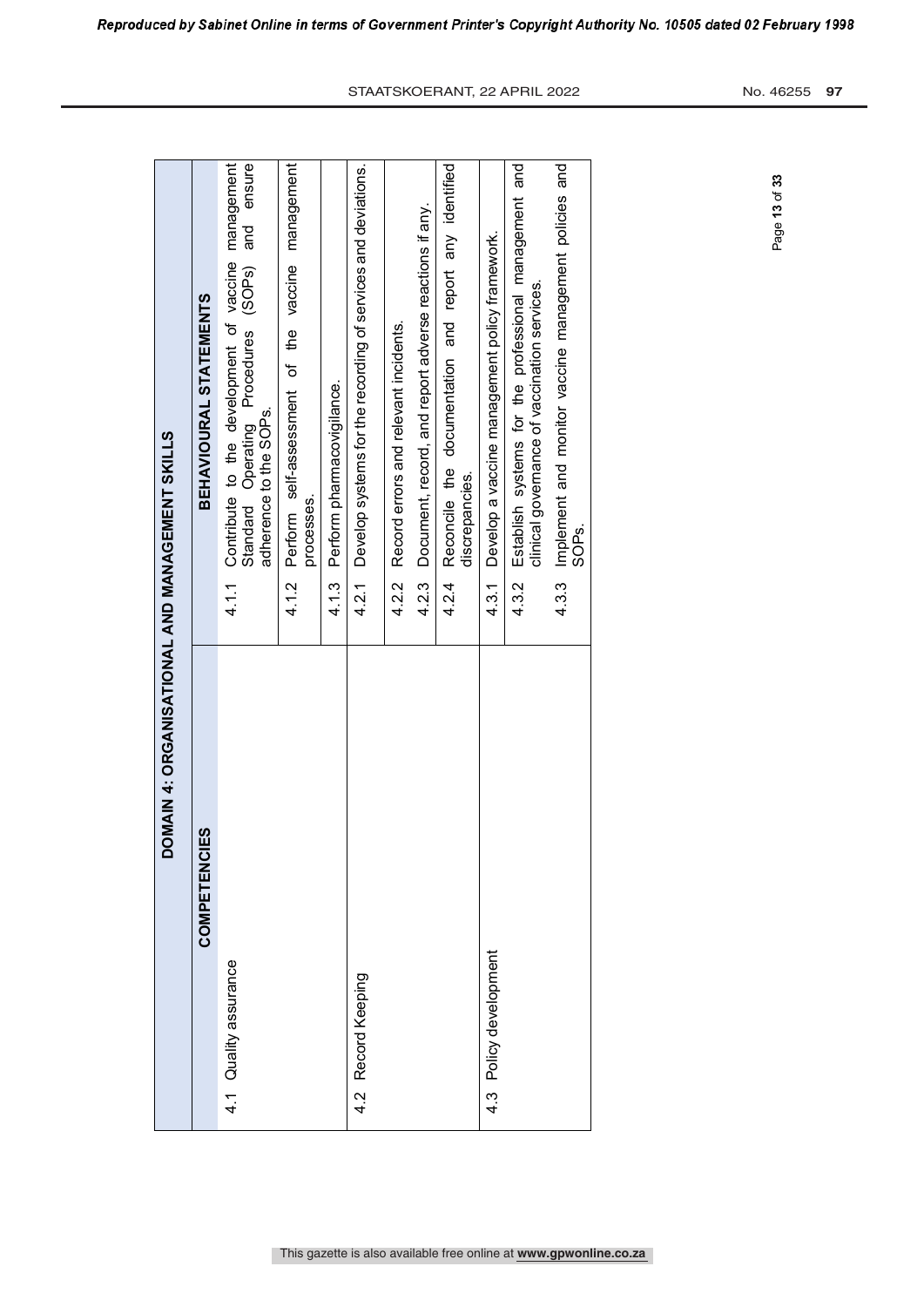# **DOMAIN 5: PROFESSIONAL AND PERSONAL PRACTICE**

#### **INTRODUCTION**

Domain 5 includes behavioural statements that focus on professional practice, the code of conduct and adhering to legal requirements.

The competencies required are:

- 5.1 Professional practice;
- 5.2 Ethical and legal practice; and
- 5.3 Continuing professional development.

Page **14** of **33**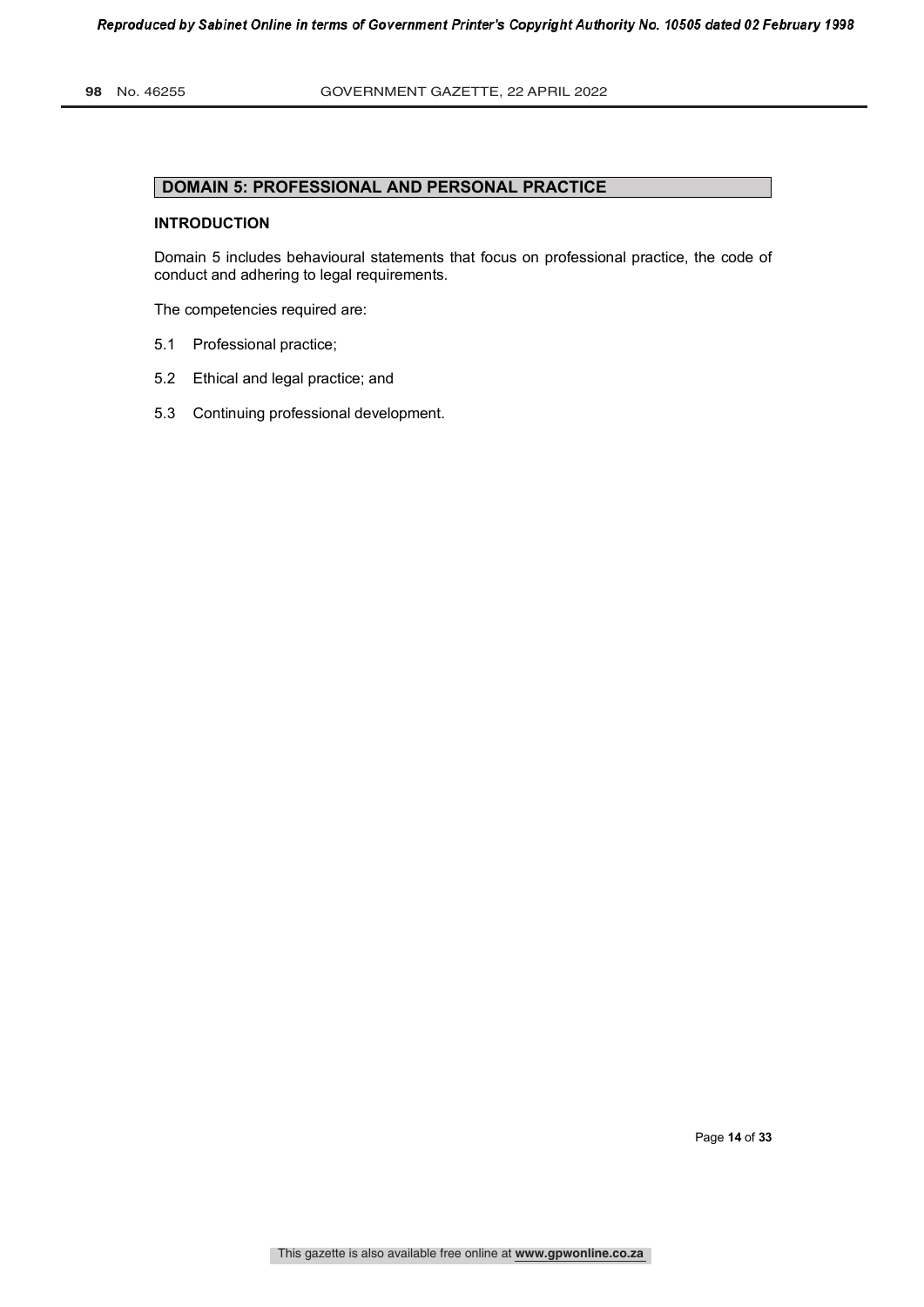|     |                                              | DOMAIN 5: PROFESSIONAL AND PERSONAL PRACTICE                                                              |
|-----|----------------------------------------------|-----------------------------------------------------------------------------------------------------------|
|     | COMPETENCIES                                 | BEHAVIOURAL STATEMENTS                                                                                    |
| 5.1 | Professional practice                        | 5.1.1 Support and develop the pharmacy team in the provision<br>of a safe and effective service.          |
|     |                                              | 5.1.2 Demonstrate clinical and interpersonal skills.                                                      |
| 5.2 | Ethical and legal practice                   | 5.2.1 Understand legal and ethical implications, as well as<br>professional liability and responsibility. |
|     |                                              | 5.2.2 Adhere to the Acts, regulations, rules and guidelines<br>related to the supply of vaccines.         |
|     | ment<br>5.3 Continuing professional developr | 5.3.1 Reflect on personal practice skills.                                                                |
|     |                                              | 5.3.2 Identify and address learning needs.                                                                |

Reproduced by Sabinet Online in terms of Government Printer's Copyright Authority No. 10505 dated 02 February 1998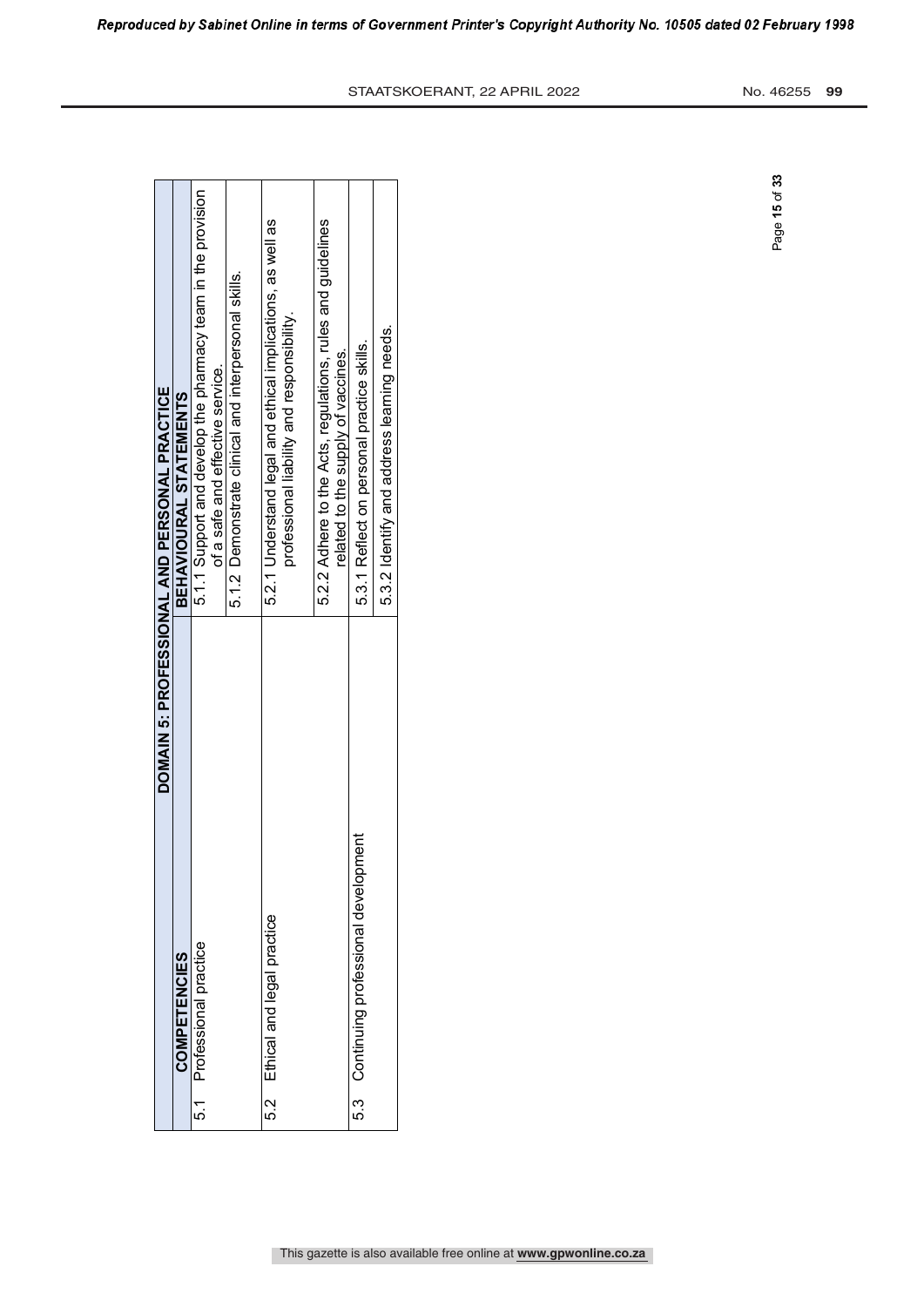### **4. References**

- (a) ASHP (American Society of Health System Pharmacists). Guidelines on the Pharmacist's Role in Immunization. https://www.ashp.org/-/media/assets/policyguidelines/docs/guidelines/pharmacists-role-immunization.ashx Date of access: 26 January 2021.
- (b) Association of State and Territorial Health Officials (ASTHO) 2012 Guidance And Templates For State And Territorial Health Agencies When Establishing Effective Partnerships With Pharmacies During Routine And Pandemic Influenza Seasons https://www.astho.org/Infectious-Disease/Pharmacy-Legal-Toolkit/ Date of access 09 February 2021.
- (c) FIP (Federation Internationale Pharmaceutique). 2020. An overview of current pharmacy impact on immunisation, A global report. https://www.fip.org/file/4751 Date of access: 26 January 2021.
- (d) Ministry of Health Manatu Hauro, 2020. Authorisation of vaccinators and criteria for pharmacist vaccinators. https://www.health.govt.nz/ourwork/immunisation-handbook-2020/appe Date of access: 25 January 2021.
- (e) NSW Government, 2020. https://www.health.nsw.gov.au/immunisation/Pages/pharmacist-vaccinationexpansion.aspx Date of access: 25 January 2021.
- (f) The Pharmaceutical society of Ireland (PSI) .2020. Practical Guidance when Providing a Pharmacy Vaccination Service during the COVID-19 Pandemic https://www.thepsi.ie/gns/Pharmacy\_Practice/practiceguidance/PharmacyServices/Vaccination\_Service.aspx Date of access: 08 February 2021.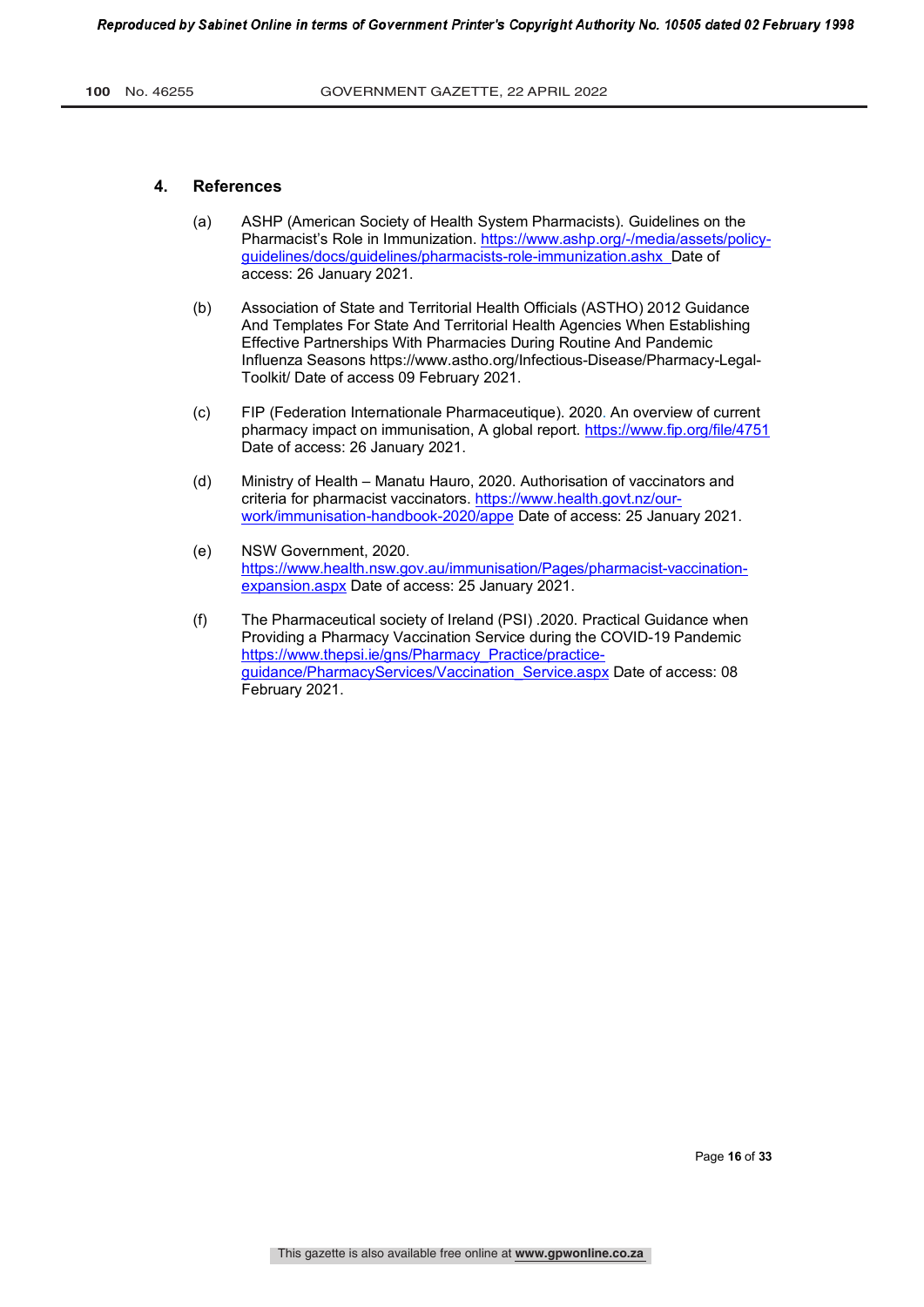# **PART 3: CRITERIA TO ACCREDIT A GENERIC SHORT COURSE FOR PHARMACISTS IN IMMUNISATION AND INJECTION TECHNIQUE, AND DELIVERING IMMUNISATION SERVICES**

# **1. RATIONALE FOR TRAINING ON IMMUNISATION AND INJECTION TECHNIQUE**

Pharmacists are accessible, as they are well placed within communities as the first point of contact with the health care system. Pharmacists are well trained, offer cost-effective pharmaceutical services to the public, and therefore play a pivotal role in the delivery of primary health care services.

Pharmacists can promote public health through immunisations and increase immunisation coverage. Pharmacists acting as educators, facilitators, vaccinators and advocates fulfil important roles during a pandemic.

The South African Pharmacy Council identified the need for pharmacists to be trained as vaccinators and to be skilled in practical immunisation and injection technique. This is in line with the National Department of Health's (NDoH) Strategic Plan 2020/2021 - 2024/25, specifically to increase life expectancy from birth, reduce infant and child mortality rates, and achieve the sustainable development goal of ensuring healthy lives and promoting wellbeing for all at all ages. Furthermore, in response to the COVID-19 pandemic, to ensure sufficient workforce capacity to vaccinate the entire South African population. Hence, as lifelong learners, pharmacists need to improve their knowledge and skills in order to strengthen immunisation services across all vaccination programmes and to reduce the burden of vaccine preventable diseases.

## **2. PURPOSE OF THE IMMUNISATION AND INJECTION TECHNIQUE TRAINING**

The purpose of the short course on immunisation and injection technique is to equip pharmacists with the theoretical knowledge and practical expertise necessary to provide safe immunisation services of the highest standard.

This training would allow pharmacists to become vaccinators, vaccine advocates, promote the importance of immunisation in reducing vaccine-preventable diseases, help with dispelling myths associated with vaccines, and improve public confidence in vaccines. This would require pharmacist vaccinators to be able to read and interpret immunisation schedules, and safely administer vaccines via all prescribed routes of administration. They should also have the ability to operate an immunisation service in compliance with legal and regulatory standards. Furthermore, these pharmacists may also be required to collaborate with other immunisation stakeholders to improve the availability and access to immunisation services, aimed at reaching herd immunity.

### **3. TARGET GROUP FOR IMMUNISATION AND INJECTION TECHNIQUE TRAINING**

Practicing Pharmacists as defined in the Regulations relating to Continuing Professional Development.

### **4. MINIMUM ENTRANCE CRITERIA TO THE IMMUNISATION AND INJECTION TECHNIQUE TRAINING**

Page **17** of **33**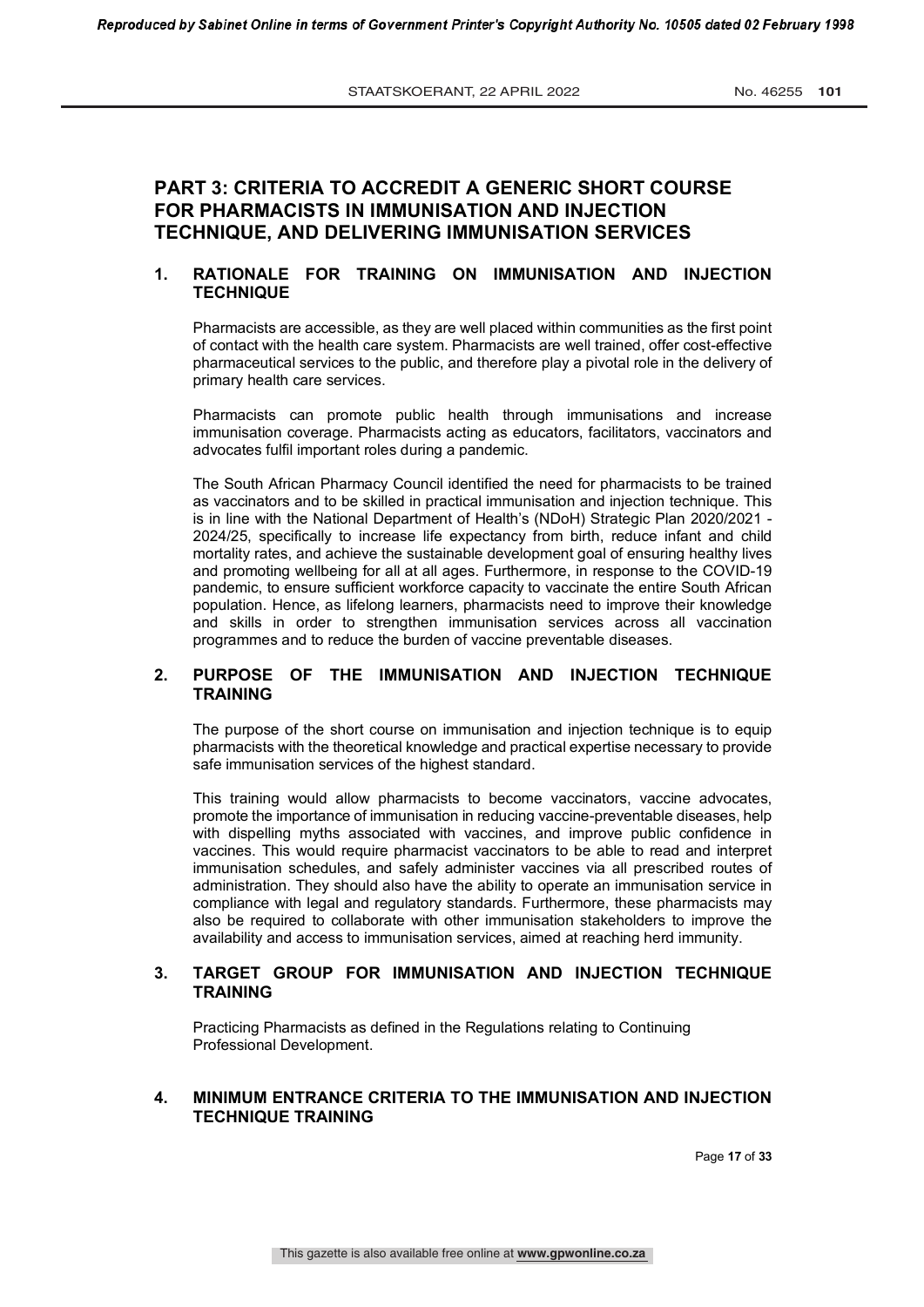Pharmacists who wish to enrol for the short course on immunisation and injection technique must be:

- (a) in possession of a Bachelor of Pharmacy (BPharm) degree, or recognised equivalent qualification; and
- (b) registered with the SAPC as a Practicing Pharmacist.

## **5. DURATION OF THE IMMUNISATION AND INJECTION TECHNIQUE TRAINING**

The recommended duration of the short course is 50 notional hours, which is approximately 6 days.

|                                   | <b>Notional Hours</b> |
|-----------------------------------|-----------------------|
| <b>Interactive Sessions</b>       | 19 hours 30           |
|                                   | minutes               |
| <b>Practical sessions</b>         | 14 hours              |
| <b>Assessments and self-study</b> | <b>16 hours 30</b>    |
|                                   | minutes               |
| Total                             | 50 hours              |

### **6. IMMUNISATION AND INJECTION TECHNIQUE TRAINING RULES**

To successfully complete the short course on immunisation and injection technique, a learner must complete all the training modules and achieve all objectives.

Learners should attend practical sessions and demonstrate competence in all immunisation and injection techniques in a summative practical assessment. In addition, learners must perform the following under supervision of a competent pharmacist, registered nurse or medical practitioner: a minimum of twenty (20) intramuscular immunisations and five (5) subcutaneous immunisations, for successful completion of the course. The practical session should also include relevant components of first aid to handle anaphylactic shock.

Vaccination can be done where immediate access to a nursing or medical practitioner is available, in the absence thereof, the vaccinator should have appropriate qualifications to handle anaphylactic shock and adverse events following immunisation.

After successful completion of the short course on immunisation and injection techniques, a pharmacist must comply with the following procedures:

- (a) Record their immunisation and injection technique certificate with the SAPC by completing and submitting the application form for immunisation and injection technique (online or printable form available at: www.sapc.za.org) together with a certified copy of the pharmacist's ID, evidence of competence in cardio-pulmonary resuscitation techniques, certified copies of the pharmacist's certificate(s) of successful completion of the short course on immunisation and injection technique, and proof of payment of the SAPC registration fee (refer to SAPC application form).
- (b) After receiving the recording certificate from the SAPC the pharmacist must apply to the NDoH for a Section 22(A)15 permit (the application form can be obtained by sending an e-mail to permits@health.gov.za).

Page **18** of **33**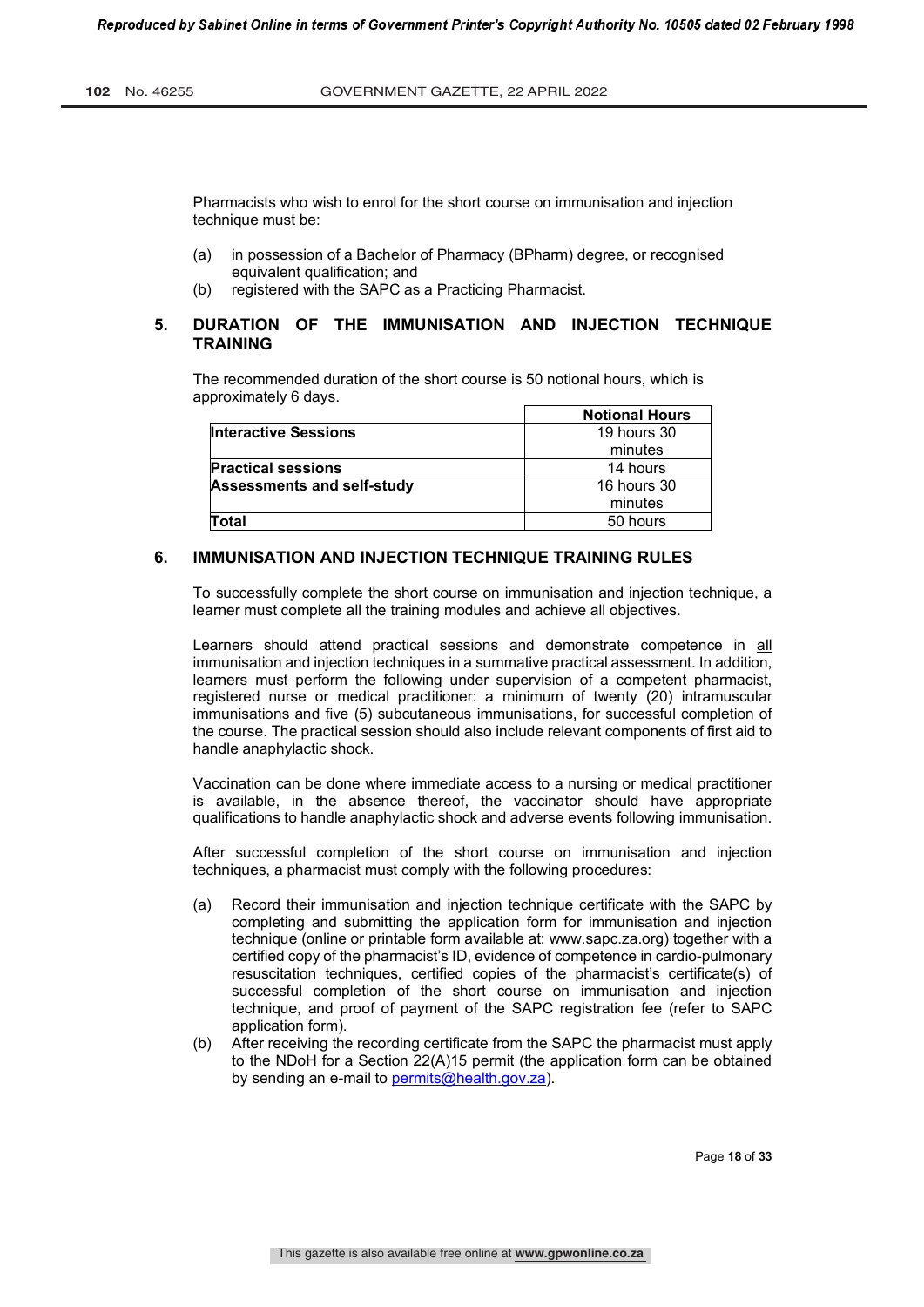(c) Upon receipt of the Section 22(A)15 permit from the NDoH, the pharmacist must record their permit on immunisation and injection technique at the SAPC (form available on the website of the SAPC (www.sapc.za.org).

# **7. RECOGNITION OF PRIOR LEARNING**

Recognition of prior learning is not applicable to the short course.

Page **19** of **33**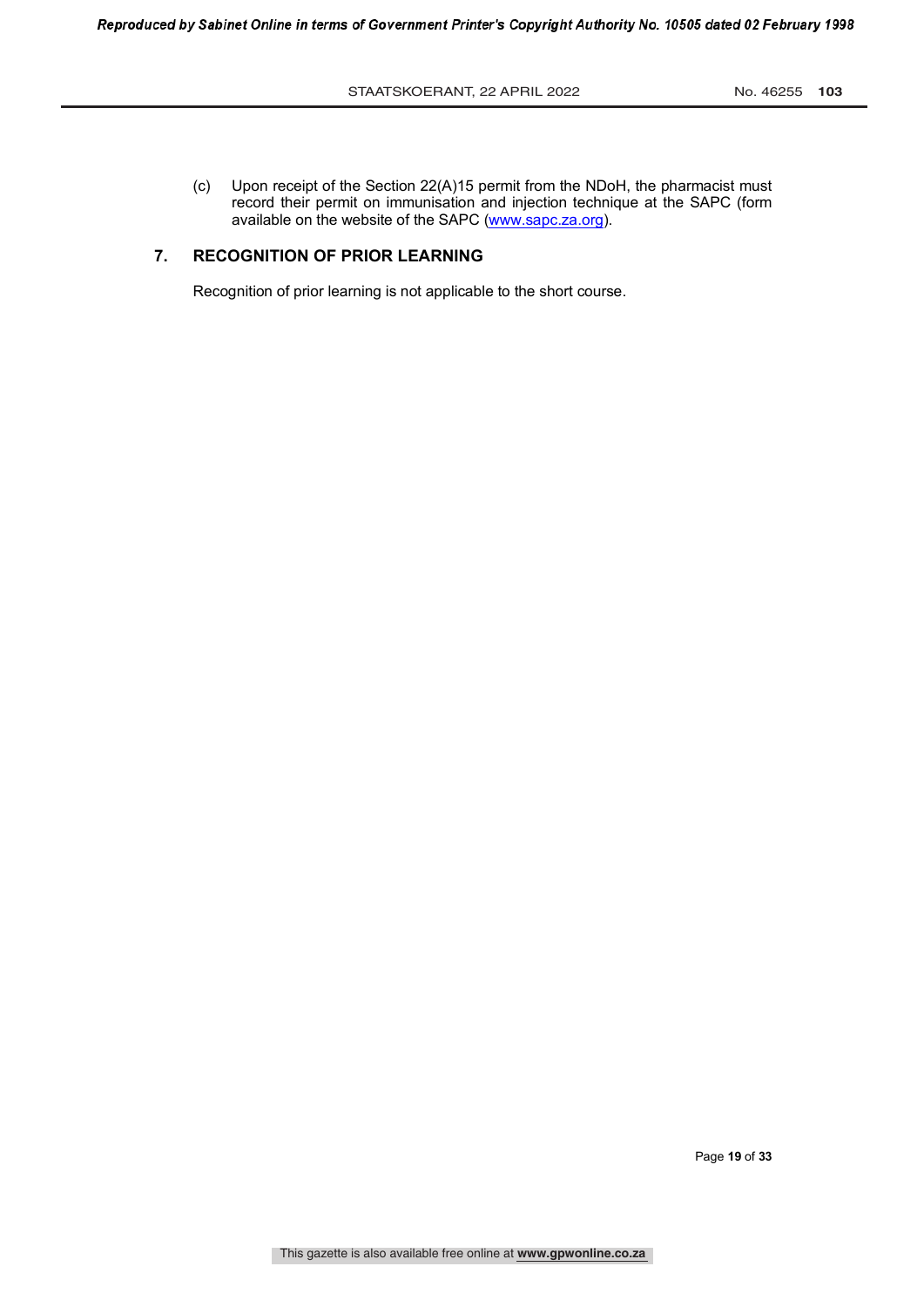| (Interactive Sessions = IS<br>Practical Sessions = P)<br>Notional Hours | $1S = 2$<br>$P = 0$                                            |                                                        |                                              |                                                                                             |                                                                          |                                                                                                                        |                                                                                                                                                                                        |                                                                    |
|-------------------------------------------------------------------------|----------------------------------------------------------------|--------------------------------------------------------|----------------------------------------------|---------------------------------------------------------------------------------------------|--------------------------------------------------------------------------|------------------------------------------------------------------------------------------------------------------------|----------------------------------------------------------------------------------------------------------------------------------------------------------------------------------------|--------------------------------------------------------------------|
| <b>ASSESSMENT CRITERIA</b>                                              | immunology and immunisation.<br>Explain the concept of vaccine | Differentiate between individual<br>and herd immunity. | Describe the different types of<br>vaccines. | Africa's public and private sector<br>Interpret and apply South<br>immunisation schedules.  | strategy for trauma victims.<br>Describe the vaccination                 | should be given, and those that<br>to pregnant woman, when they<br>List vaccines that can be given<br>cannot be given. | positive babies, pre-term infants,<br>immunocompromised patients,<br>strategies for vaccinating HIV<br>workers, and the elderly.<br>adolescents, healthcare<br>Explain the vaccination | Describe the vaccination-catch-<br>up strategy for babies/children |
|                                                                         | 1.1.1                                                          | 1.1.1.2                                                | 1.1.3                                        | 1.1.2.1                                                                                     | 1.1.2.2                                                                  | 1.12.3                                                                                                                 | 1.1.2.4                                                                                                                                                                                | 1.1.2.5                                                            |
| SPECIFIC OUTCOMES                                                       | 1.1.1 The learner should be<br>able to apply the               | immunology to<br>vaccination.<br>principles of         |                                              | 1.1.2 The learner should be<br>able to understand and<br>apply vaccination<br>schedules and | strategies for protecting<br>groups from vaccine<br>different population | preventable diseases.                                                                                                  |                                                                                                                                                                                        |                                                                    |
| <b>TOPICS</b>                                                           | immunisation<br>1.1 General                                    | orinciples                                             |                                              |                                                                                             |                                                                          |                                                                                                                        |                                                                                                                                                                                        |                                                                    |
| <b>STAGES</b>                                                           | Non-specific                                                   |                                                        |                                              |                                                                                             |                                                                          |                                                                                                                        |                                                                                                                                                                                        |                                                                    |

OUTCOMES AND ASSOCIATED ASSESSMENT CRITERIA **8. OUTCOMES AND ASSOCIATED ASSESSMENT CRITERIA**

 $\bf \infty$ 

Page **20** of **33**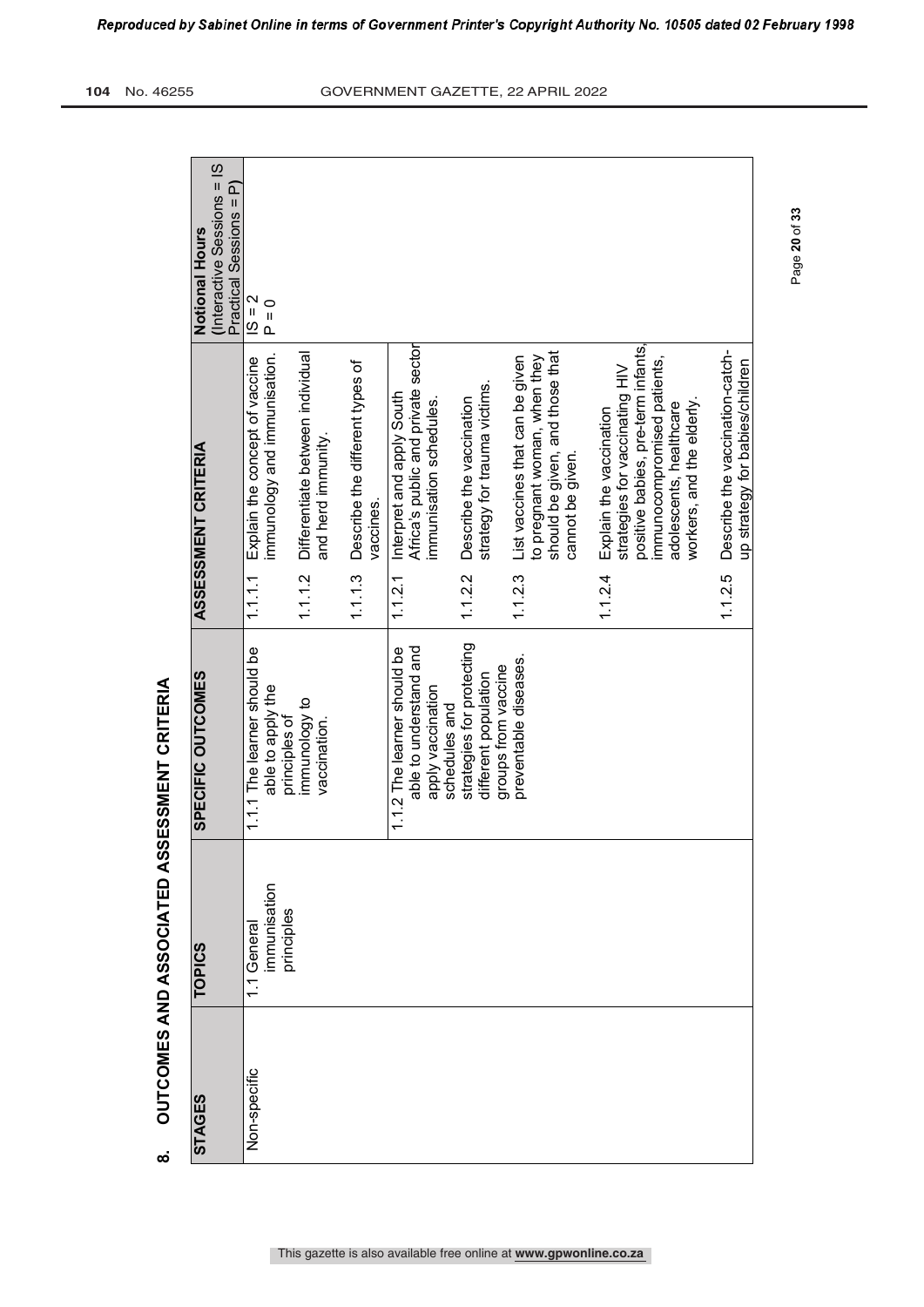| (Interactive Sessions = IS<br>๔<br>Practical Sessions =<br><b>Notional Hours</b> |                                                                                                                 | $\frac{1}{2}$<br>$P = 0$                                                                                                                                                                             |                                                                                                                                               | $50 = 51$<br>$P = 1$                                                                                                                                                                                                                                               |                                           |
|----------------------------------------------------------------------------------|-----------------------------------------------------------------------------------------------------------------|------------------------------------------------------------------------------------------------------------------------------------------------------------------------------------------------------|-----------------------------------------------------------------------------------------------------------------------------------------------|--------------------------------------------------------------------------------------------------------------------------------------------------------------------------------------------------------------------------------------------------------------------|-------------------------------------------|
| <b>ASSESSMENT CRITERIA</b>                                                       | Describe the importance and the<br>use of immunisation data<br>who missed scheduled<br>collection.<br>vaccines. | Apply effective communication<br>Identify and critically reflect on<br>strategies to address vaccine<br>the factors and behaviors<br>associated with vaccine<br>hesitancy in practice.<br>hesitancy. | Actively promote immunisation.<br>communities and the public in<br>the planning of immunisation<br>Elaborate on how to involve<br>activities. | Practice to ensure the facility is<br>Describe the minimum criteria<br>according to Good Pharmacy<br>Describe the relevant data<br>for the vaccination station,<br>management systems for<br>appropriate and ready for<br>equipment, and material<br>immunisation. | immunisation and demonstrate<br>their use |
|                                                                                  | 1.1.26                                                                                                          | 1.2.1.2<br>1.2.1.1                                                                                                                                                                                   | 1.2.1.3<br>1.2.1.4                                                                                                                            | 2.1.1.2<br>2.1.1.1                                                                                                                                                                                                                                                 |                                           |
| SPECIFIC OUTCOMES                                                                |                                                                                                                 | communicate the risks<br>1.2.1 The learner should be<br>vaccination, thereby<br>vaccination to their<br>able to effectively<br>confidence and<br>and benefits of<br>clients to build<br>demand for   | increasing vaccination<br>coverage                                                                                                            | 2.1.1 The learner should be<br>efficiently within<br>able to operate<br>effectively and<br>immunisation<br>programmes.                                                                                                                                             |                                           |
| <b>TOPICS</b>                                                                    |                                                                                                                 | communication,<br>mobilisation<br>1.2 Vaccination<br>and social<br>advocacy,                                                                                                                         |                                                                                                                                               | Preparation of<br>vaccination<br>station<br>$\overline{21}$                                                                                                                                                                                                        |                                           |
| <b>STAGES</b>                                                                    |                                                                                                                 |                                                                                                                                                                                                      |                                                                                                                                               | 2. Pre-vaccination                                                                                                                                                                                                                                                 |                                           |

Page **21** of **33**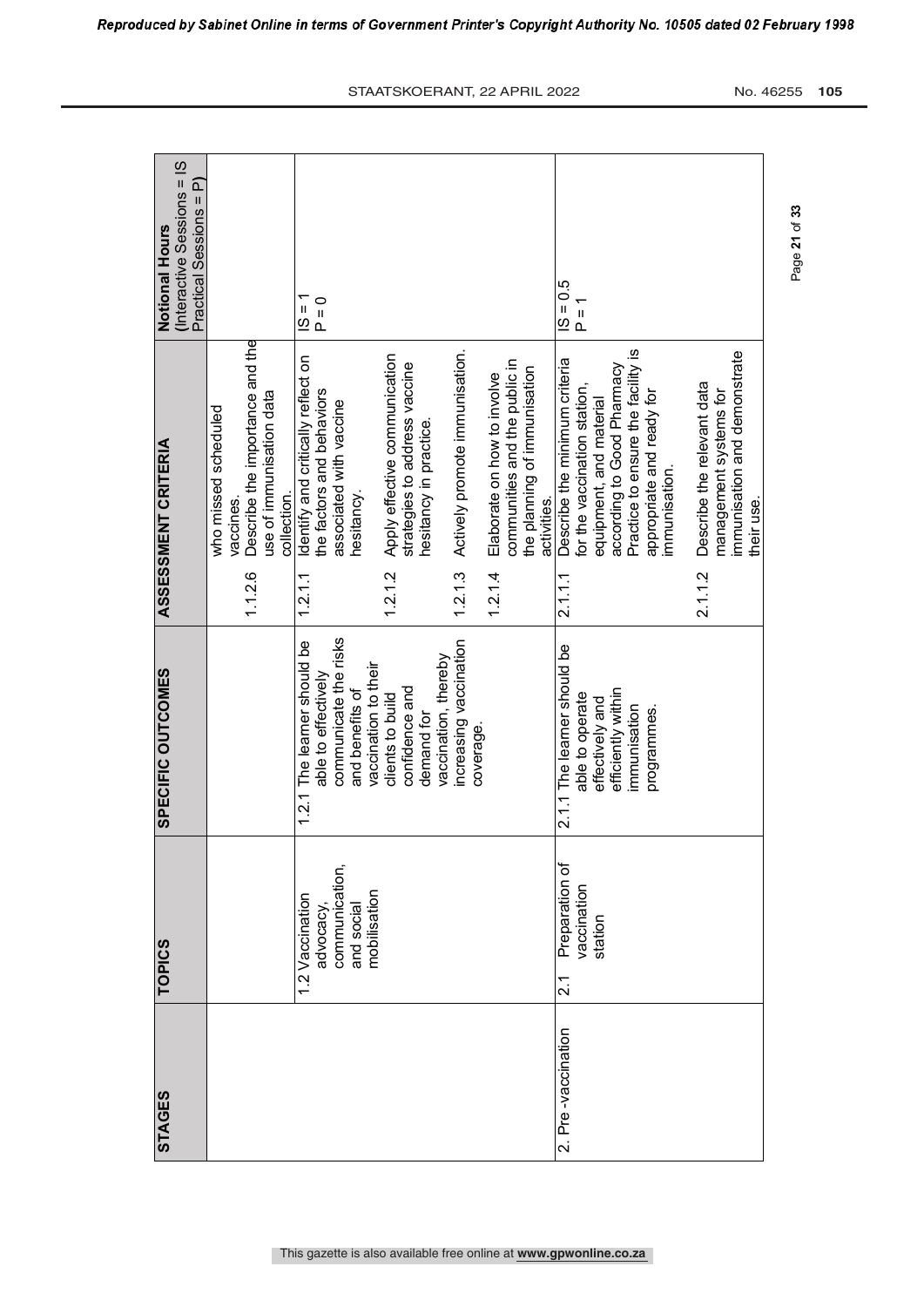| <b>STAGES</b> | <b>TOPICS</b>                                  | SPECIFIC OUTCOMES                                                                                   |         | <b>ASSESSMENT CRITERIA</b>                                                                                                                                                                                                                        | (Interactive Sessions = IS<br>Practical Sessions = P)<br><b>Notional Hours</b> |
|---------------|------------------------------------------------|-----------------------------------------------------------------------------------------------------|---------|---------------------------------------------------------------------------------------------------------------------------------------------------------------------------------------------------------------------------------------------------|--------------------------------------------------------------------------------|
|               | management<br>and storage<br>Cold chain<br>2.2 | 2.2.1 The learner should be<br>able to list, describe<br>and demonstrate all<br>key aspects of cold | 2.2.1.1 | Explain the requirements for<br>storage and monitoring of<br>vaccines and diluents.                                                                                                                                                               | $ S = 2 $<br>$P = 2$                                                           |
|               |                                                | chain management and<br>storage.                                                                    | 2.2.1.2 | Demonstrate how to pack the<br>vaccine refrigerator.                                                                                                                                                                                              |                                                                                |
|               |                                                |                                                                                                     | 2.2.1.3 | storage outside the refrigerator<br>equipment to cater for vaccine<br>Identify alternative cold chain<br>e.g., emergencies,<br>transportation.                                                                                                    |                                                                                |
|               |                                                |                                                                                                     | 2.2.1.4 | rules relating to Good Pharmacy<br>Practice and the manufacturer's<br>power failures according to the<br>vaccines and diluents in cold<br>Demonstrate the packing of<br>campaign site storage and<br>boxes for transportation,<br>specifications. |                                                                                |
|               |                                                |                                                                                                     | 2.2.1.5 | shake test when appropriate for<br>Describe the quality assurance<br>processes, including checking<br>Monitor (VVM), and using the<br>maintaining vaccine stability<br>interpreting of Vaccine Vial<br>expiry dates, reading and                  |                                                                                |
|               |                                                |                                                                                                     | 2.2.1.6 | cleaning a vaccine refrigerator.<br>Describe the process of                                                                                                                                                                                       |                                                                                |

Page **22** of **33**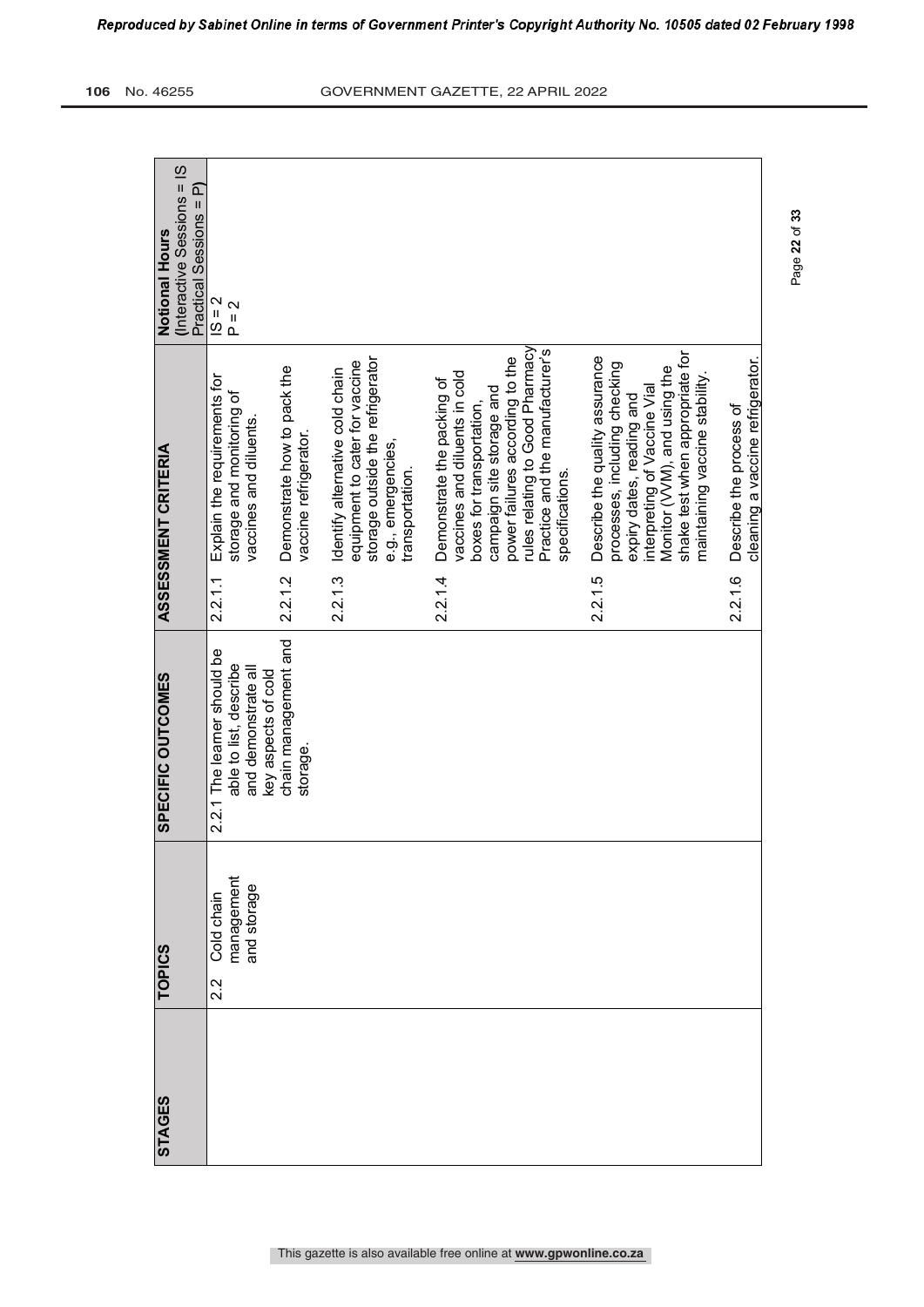| <b>STAGES</b> | <b>TOPICS</b>                      | SPECIFIC OUTCOMES                                                     | <b>ASSESSMENT CRITERIA</b>                                                                                       | <b>Notional Hours</b>                                 |
|---------------|------------------------------------|-----------------------------------------------------------------------|------------------------------------------------------------------------------------------------------------------|-------------------------------------------------------|
|               |                                    |                                                                       |                                                                                                                  | (Interactive Sessions = IS<br>Practical Sessions = P) |
|               |                                    |                                                                       | Explain and apply the multidose<br>vial policy.<br>2.2.1.7                                                       |                                                       |
|               | 2.3 Patient history<br>taking      | 2.3.1 The learner should be<br>appropriate patient<br>able to take an | Identify the correct vaccine<br>recipient.<br>2.3.1.1                                                            | $\frac{1}{2}$<br>$P = 0$                              |
|               |                                    | history.                                                              | history and identify individuals at<br>Take an appropriate patient<br>risk.<br>2.3.1.2                           |                                                       |
|               |                                    |                                                                       | 2.3.1.2.1 Identify medicines currently<br>taken.                                                                 |                                                       |
|               |                                    |                                                                       | 2.3.1.2.2 Identify current medical<br>conditions.                                                                |                                                       |
|               |                                    |                                                                       | potential vaccine-medicine<br>2.3.1.2.3 Identify all possible and<br>interactions.                               |                                                       |
|               |                                    |                                                                       | potential vaccine-disease<br>2.3.1.2.4 Identify all possible and<br>interactions.                                |                                                       |
|               |                                    |                                                                       | 2.3.1.2.5 Identify any contraindications<br>or special precautions to<br>vaccination.                            |                                                       |
|               | 2.4 Pre-vaccination<br>counselling | 2.4.1 The learner should be<br>appropriate pre-<br>able to perform    | sensitive communication skills in<br>pre-vaccination counselling of<br>Apply effective and culturally<br>2.4.1.1 | $P = 1$<br>$\mathbf{I}$<br>$\overline{\omega}$        |
|               |                                    | vaccination counselling                                               | the vaccinee/caregiver                                                                                           |                                                       |
|               |                                    |                                                                       |                                                                                                                  |                                                       |

Reproduced by Sabinet Online in terms of Government Printer's Copyright Authority No. 10505 dated 02 February 1998

Page **23** of **33**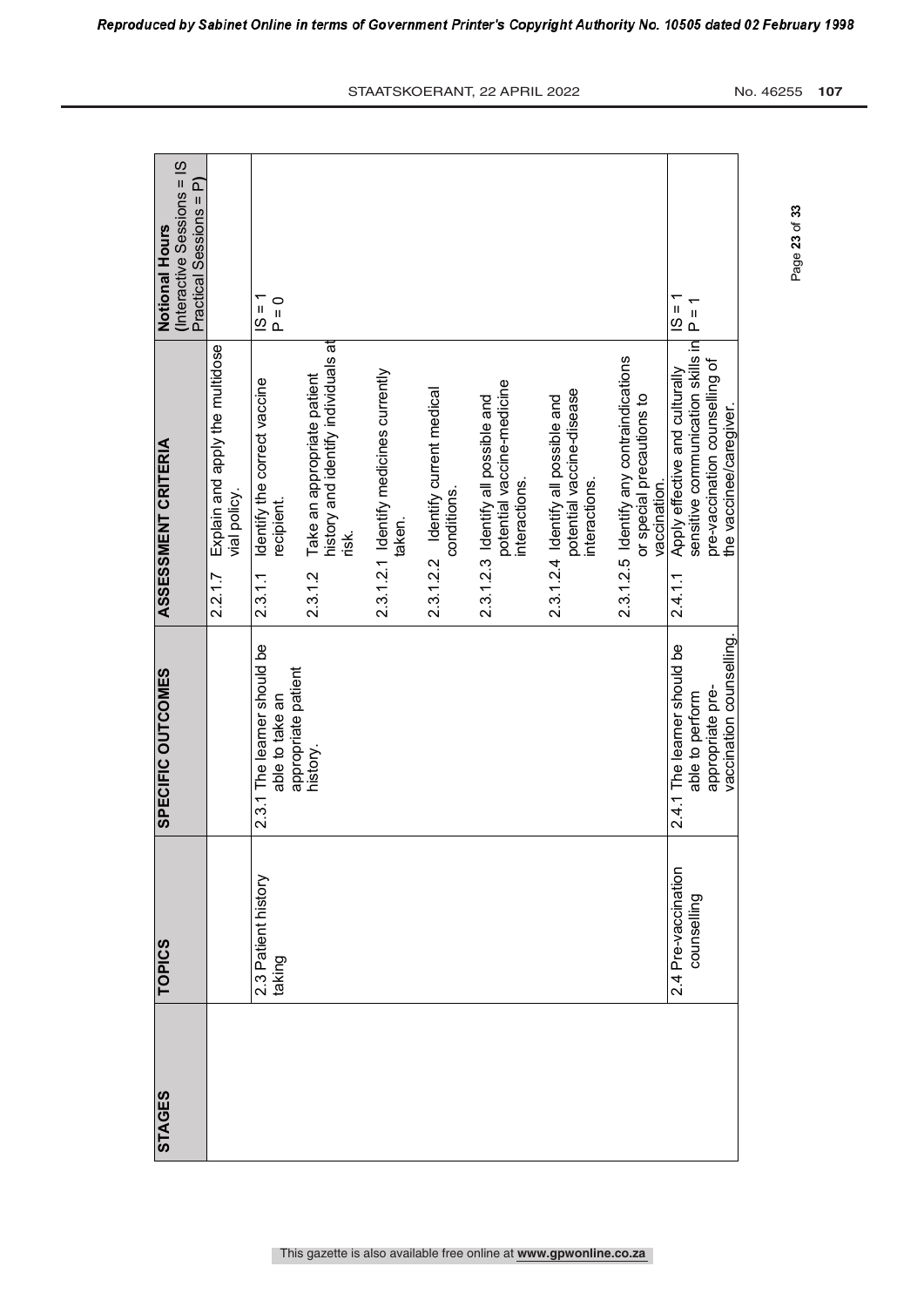| <b>STAGES</b> | <b>TOPICS</b>                                    | SPECIFIC OUTCOMES                                                   | <b>ASSESSMENT CRITERIA</b>                                                                                                                              | <b>Notional Hours</b>                                 |
|---------------|--------------------------------------------------|---------------------------------------------------------------------|---------------------------------------------------------------------------------------------------------------------------------------------------------|-------------------------------------------------------|
|               |                                                  |                                                                     |                                                                                                                                                         | (Interactive Sessions = IS<br>Practical Sessions = P) |
|               |                                                  |                                                                     | immunisation, which vaccines<br>schedules and dose intervals.<br>are needed, immunisation<br>Explain the importance of<br>2.4.1.2                       |                                                       |
|               |                                                  |                                                                     | immunisation, including potential<br>Explain the risks and benefits of<br>adverse events following<br>immunisation.<br>2.4.1.3                          |                                                       |
|               |                                                  |                                                                     | Describe the process of<br>obtaining and recording<br>informed consent.<br>2.4.1.4                                                                      |                                                       |
|               |                                                  |                                                                     | Respond appropriately to<br>questions and concerns<br>regarding immunisation.<br>2.4.1.5                                                                |                                                       |
|               |                                                  |                                                                     | administration of the vaccine at<br>Provide accurate and relevant<br>information to the vaccinee/<br>caregiver regarding<br>a specific site.<br>2.4.1.6 |                                                       |
|               | prevention and<br>control (IPC)<br>2.5 Infection | 2.5.1 The learner should be<br>appropriate IPC.<br>able to practice | involved in IPC necessary for a<br>vaccination station including -<br>Demonstrate the processes<br>2.5.1.1                                              | $ S = 1$<br>$P = 1$                                   |
|               |                                                  |                                                                     | 2.5.1.1.1 Use of the appropriate personal<br>protective equipment (PPE).                                                                                |                                                       |
|               |                                                  |                                                                     |                                                                                                                                                         |                                                       |

Page **24** of **33**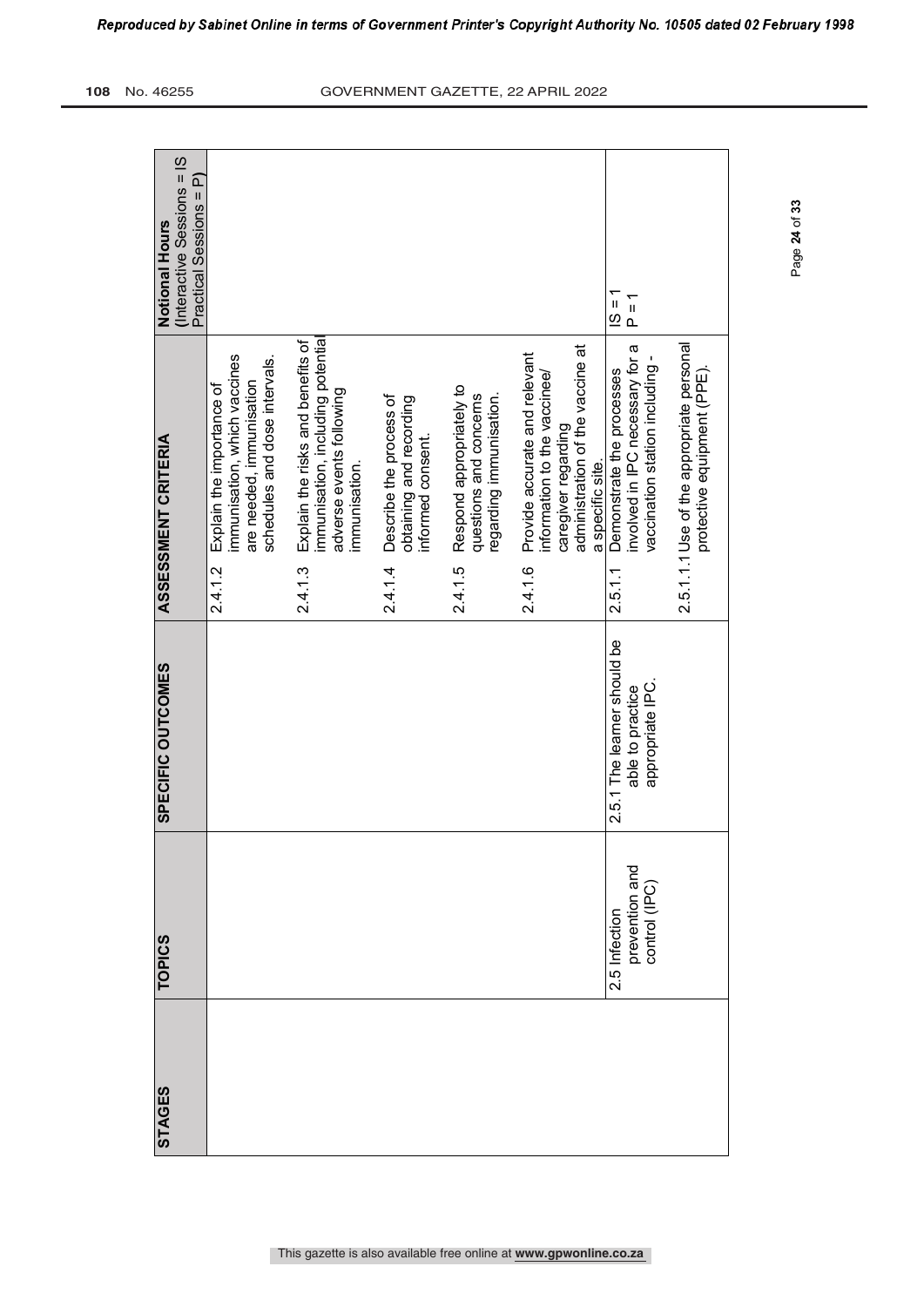| <b>STAGES</b>                       | TOPICS                        | <b>SPECIFIC OUTCOMES</b>                                                                        | <b>ASSESSMENT CRITERIA</b>                                                                                                                                                               | (Interactive Sessions = IS<br>Practical Sessions = P)<br><b>Notional Hours</b> |
|-------------------------------------|-------------------------------|-------------------------------------------------------------------------------------------------|------------------------------------------------------------------------------------------------------------------------------------------------------------------------------------------|--------------------------------------------------------------------------------|
|                                     |                               |                                                                                                 | 2.5.1.1.3 Maintaining physical distancing<br>well as a clean, hygienic, and<br>2.5.1.1.2 Ensure aseptic technique as<br>well-ventilated environment.<br>where appropriate.               |                                                                                |
|                                     |                               |                                                                                                 | 2.5.1.1.4 Regular hand washing and/or<br>sanitising.                                                                                                                                     |                                                                                |
| administration<br>Vaccine<br>.<br>ო | 3.1 Preparing to<br>vaccinate | 3.1.1 The learner should be<br>able to safely prepare<br>the different types of<br>vaccines for | prevent any immunisation error<br>Identify principles which should<br>be adhered to in practice, to<br>related AEFI.<br>3.1.1.1                                                          | $15 = 1$<br>$P = 3$                                                            |
|                                     |                               | vaccination.                                                                                    | Demonstrate the steps involved<br>in the preparation of a vaccine<br>including:<br>3.1.12                                                                                                |                                                                                |
|                                     |                               |                                                                                                 | condition and current medication<br>according to age, pre-existing<br>3.1.1.2.1 Identify the correct route of<br>injection site for the vaccine<br>administration and specific<br>taken. |                                                                                |
|                                     |                               |                                                                                                 | 3.1.1.2.2 Position the vaccinee in an<br>enabling and comfortable<br>position.                                                                                                           |                                                                                |
|                                     |                               |                                                                                                 | appropriate vaccine, needle,<br>3.1.1.2.3 Identify/choose/select the<br>individual and the specific<br>and syringe size for the<br>vaccine.                                              |                                                                                |

Reproduced by Sabinet Online in terms of Government Printer's Copyright Authority No. 10505 dated 02 February 1998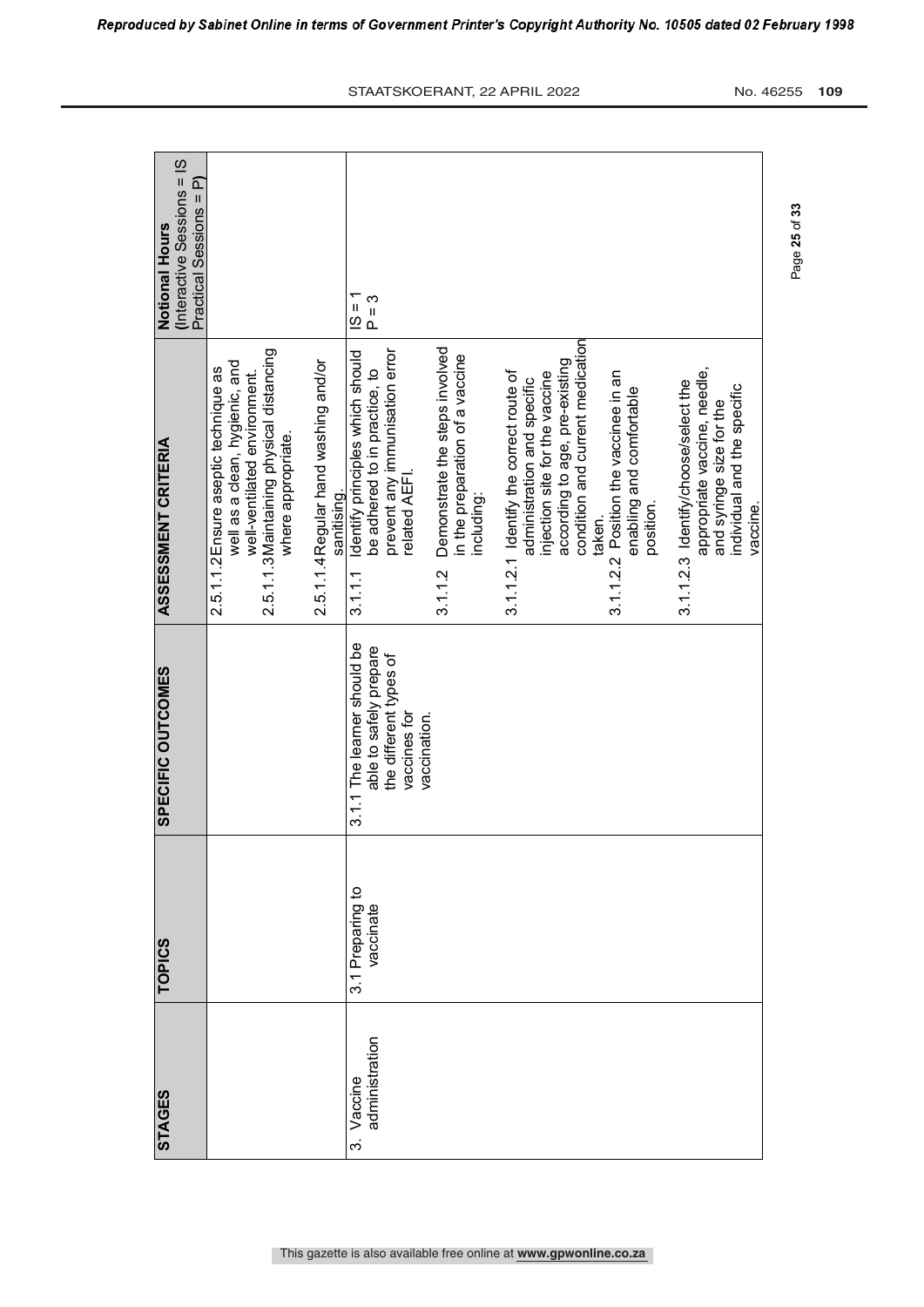| <b>STAGES</b> | <b>TOPICS</b>                    |                                               |                                                                                                          |                                                     |
|---------------|----------------------------------|-----------------------------------------------|----------------------------------------------------------------------------------------------------------|-----------------------------------------------------|
|               |                                  | SPECIFIC OUTCOMES                             | ASSESSMENT CRITERIA                                                                                      | (Interactive Sessions = IS<br><b>Notional Hours</b> |
|               |                                  |                                               |                                                                                                          | Practical Sessions = P)                             |
|               |                                  |                                               | vaccine and all products used<br>3.1.1.2.4 Check the expiry date of the<br>and the lifespan of multidose |                                                     |
|               |                                  |                                               | 3.1.1.2.5 Prepare under aseptic<br>vials.                                                                |                                                     |
|               |                                  |                                               | conditions (reconstitute where<br>applicable) the vaccine as per                                         |                                                     |
|               |                                  |                                               | the South African EPI<br>guidelines, GPP and                                                             |                                                     |
|               |                                  |                                               | manufacturer's specifications.                                                                           |                                                     |
|               |                                  |                                               | administration according to the<br>3.1.1.2.6 Draw the accurate dose for                                  |                                                     |
|               |                                  |                                               | manufacturer's specifications.                                                                           |                                                     |
|               | 3.2 Administering the<br>vaccine | 3.2.1 The learner should be<br>able to safely | preparation of the injection site.<br>Demonstrate appropriate<br>3.2.11                                  | $\frac{1}{2}$<br>$P = 4$                            |
|               |                                  | administer the                                |                                                                                                          |                                                     |
|               |                                  | different types of<br>vaccines.               | Demonstrate the ability to safely<br>administer the different types of<br>3.2.1.2                        |                                                     |
|               |                                  |                                               | vaccines, according to the                                                                               |                                                     |
|               |                                  |                                               | administration, as per EPI<br>appropriate route of                                                       |                                                     |
|               |                                  |                                               | guidelines, GPP, and                                                                                     |                                                     |
|               |                                  |                                               | manufacturer's specifications                                                                            |                                                     |
|               |                                  |                                               | Demonstrate how to safely<br>discard the needle and the<br>3.2.1.3                                       |                                                     |
|               |                                  |                                               | syringe into a sharps container.                                                                         |                                                     |
|               |                                  |                                               | information in the vaccinee's<br>Record the vaccine specific<br>3.2.14                                   |                                                     |
|               |                                  |                                               |                                                                                                          |                                                     |

Page **26** of **33**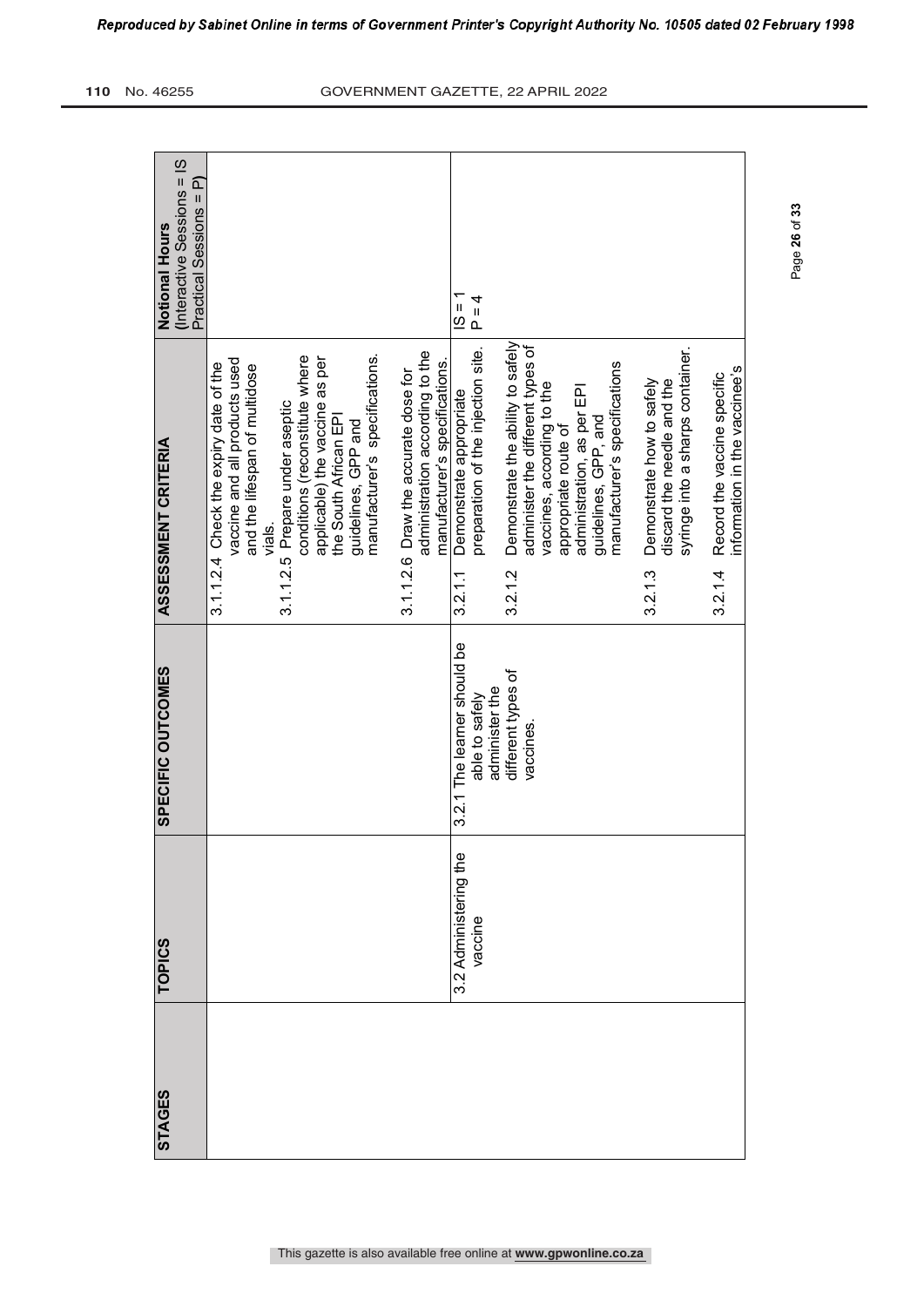| <b>STAGES</b>       | <b>TOPICS</b>                                  | SPECIFIC OUTCOMES                                                                                             | ASSESSMENT CRITERIA                                                                                                                                                                                                                     | Notional Hours                                        |
|---------------------|------------------------------------------------|---------------------------------------------------------------------------------------------------------------|-----------------------------------------------------------------------------------------------------------------------------------------------------------------------------------------------------------------------------------------|-------------------------------------------------------|
|                     |                                                |                                                                                                               |                                                                                                                                                                                                                                         | (Interactive Sessions = IS<br>Practical Sessions = P) |
|                     |                                                |                                                                                                               | mmunisation record, whether<br>electronic or paper-based.                                                                                                                                                                               |                                                       |
| 4. Post-vaccination | 4.1 Counselling and<br>observation             | able to provide suitable<br>4.1.1 The learner should be<br>post-vaccination<br>counselling and<br>observation | vaccination counselling of the<br>Apply effective and culturally<br>sensitive verbal and written<br>communication in the post-<br>vaccinee/caregiver.<br>4.1.1.1                                                                        | $1.5 = 1.5$<br>$P = 0$                                |
|                     |                                                |                                                                                                               | responses, what to do if these<br>Select relevant information to<br>caregiver either verbally or in<br>reinforce with the vaccinee /<br>including potential vaccine<br>writing post-vaccination,<br>occur and how to report.<br>4.1.1.2 |                                                       |
|                     |                                                |                                                                                                               | Describe the appropriate post-<br>vaccination observation<br>procedures to follow.<br>4.1.1.3                                                                                                                                           |                                                       |
|                     | 4.2 Anaphylaxis and<br>management<br>emergency | supportive care for the<br>4.2.1 The learner must be<br>able to provide                                       | symptoms of anaphylaxis.<br>Describe the signs and<br>4.2.1.1                                                                                                                                                                           | ო<br>9<br>2<br>$P = 1$                                |
|                     |                                                | management of<br>anaphylaxis                                                                                  | syncope or fainting, brought on<br>general acute stress response,<br>by anxiety or stress, related to<br>and symptoms of anaphylaxis,<br>Distinguish between the signs<br>and vasovagal reaction with<br>immunisation.<br>4.2.1.2       |                                                       |
|                     |                                                |                                                                                                               |                                                                                                                                                                                                                                         |                                                       |

Reproduced by Sabinet Online in terms of Government Printer's Copyright Authority No. 10505 dated 02 February 1998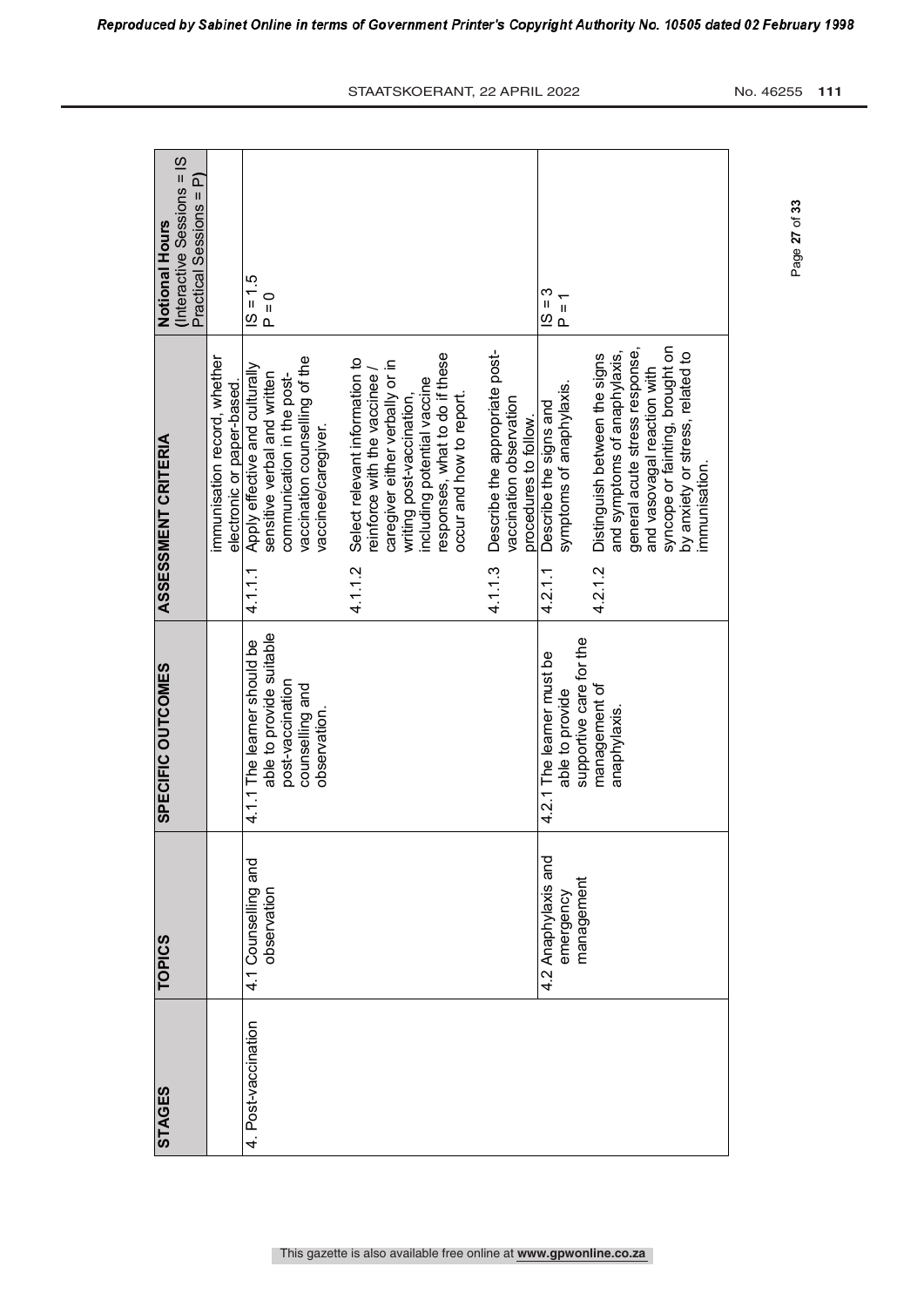| <b>TOPICS</b><br><b>STAGES</b>  | <b>SPECIFIC OUTCOMES</b>                                               |         | <b>ASSESSMENT CRITERIA</b>                                                                                                  | (Interactive Sessions = IS<br>๔<br>Practical Sessions =<br><b>Notional Hours</b> |
|---------------------------------|------------------------------------------------------------------------|---------|-----------------------------------------------------------------------------------------------------------------------------|----------------------------------------------------------------------------------|
|                                 |                                                                        | 4.2.1.3 | Demonstrate the safe and<br>timeous administration of<br>emergency medicines                                                |                                                                                  |
|                                 |                                                                        | 4.2.1.4 | vaccinee to a nearby health care<br>Manage the transfer of the                                                              |                                                                                  |
|                                 |                                                                        |         | facility for further management<br>or observation.                                                                          |                                                                                  |
| 4.3 Adverse events<br>following | manage and advise the<br>4.3.1 The learner must be<br>able to identify | 4.3.1.1 | Differentiate between adverse<br>vaccine or the immunisation<br>events resulting from the                                   | $\frac{1}{2}$<br>$P = 0$                                                         |
| immunisation<br>(AEFI)          | vaccinee / caregiver<br>regarding AEFI.                                |         | events not due to the vaccine or<br>the immunisation process, but<br>process, and coincidental                              |                                                                                  |
|                                 |                                                                        |         | temporally associated with<br>immunisation.                                                                                 |                                                                                  |
|                                 |                                                                        | 4.3.1.2 | and understand the link between<br>Describe potential underlying<br>causes for each type of AEFI<br>the AEFI and its cause. |                                                                                  |
|                                 |                                                                        | 43.13   | Distinguish between minor and<br>severe (serious and non-<br>serious) AEFI.                                                 |                                                                                  |
|                                 |                                                                        | 4.3.14  | systemic signs and symptoms of<br>Identify and describe local and<br>AEFI and the appropriate                               |                                                                                  |
| 4.4 Waste disposal              | 4.4.1 The learner must be<br>able to discard                           | 44.1.1  | Demonstrate the procedures for<br>disposing of sharps waste.                                                                | $1S = 0.5$<br>$P = 0.5$                                                          |
|                                 |                                                                        |         |                                                                                                                             | management thereof.                                                              |

Page **28** of **33**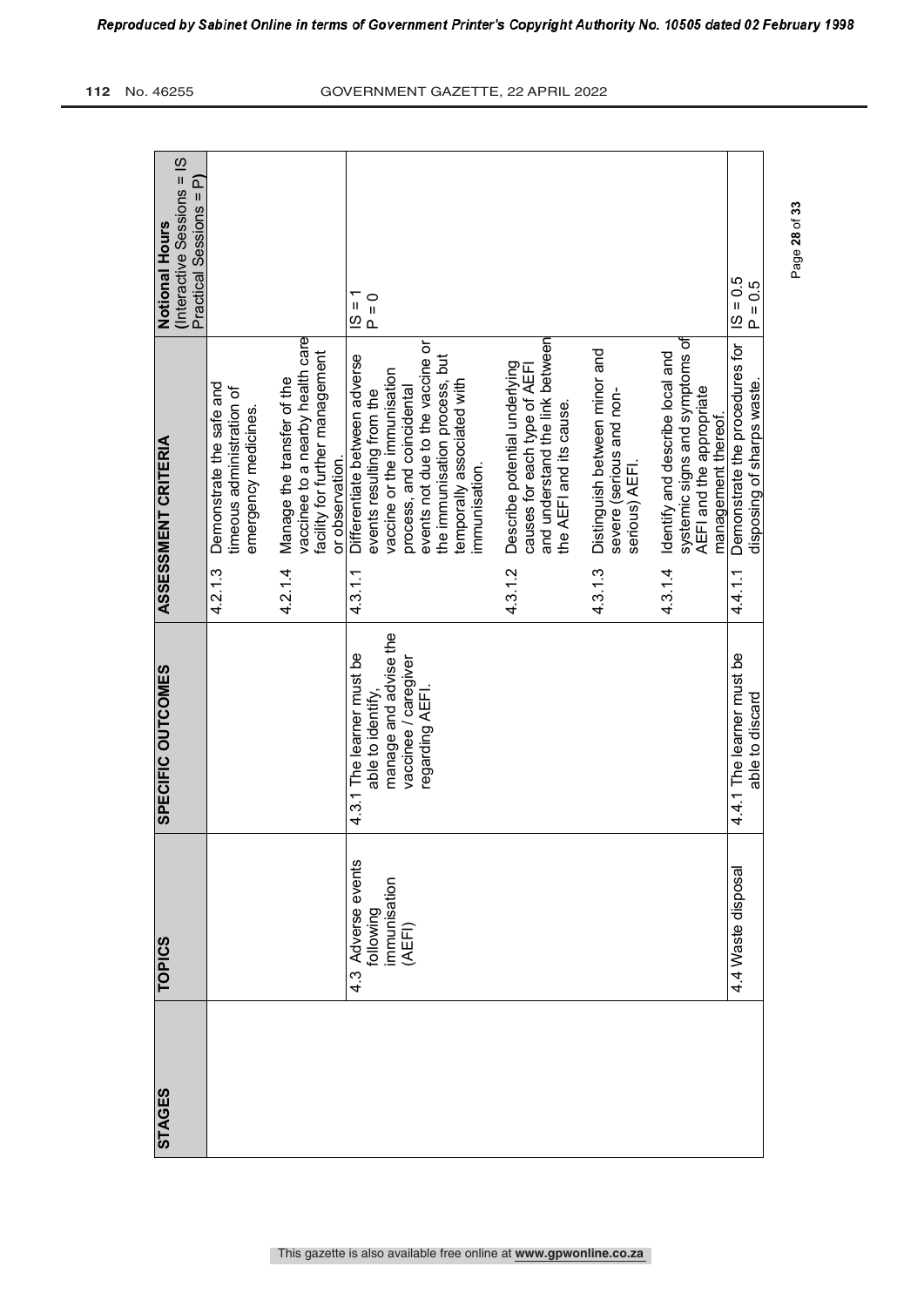| <b>STAGES</b>      | <b>TOPICS</b>        | SPECIFIC OUTCOMES                          |         | <b>ASSESSMENT CRITERIA</b>                                      | Notional Hours                                 |
|--------------------|----------------------|--------------------------------------------|---------|-----------------------------------------------------------------|------------------------------------------------|
|                    |                      |                                            |         |                                                                 | (Interactive Sessions = IS                     |
|                    |                      |                                            |         |                                                                 | Practical Sessions = P)                        |
|                    |                      | biohazardous and                           |         |                                                                 |                                                |
|                    |                      | general waste in a safe<br>and appropriate |         | 4.4.1.2 Manage the safe disposal of<br>biohazardous and general |                                                |
|                    |                      | manner                                     |         | waste.                                                          |                                                |
| 5. Monitoring      | 5.1 Vaccine          | 5.1.1 The learner should be                | 5.1.1.1 | Identify and describe the correct                               | $= 1$                                          |
| vaccine safety     | pharmacovigilance    | able to explain and                        |         | procedures for the timely                                       | $P = 0$                                        |
|                    |                      | apply the principles of                    |         | reporting of AEFI including using                               |                                                |
|                    |                      | pharmacovigilance                          |         | the appropriate tools.                                          |                                                |
|                    |                      | specific to vaccines.                      |         |                                                                 |                                                |
| 6. Data management | 6.1 Record keeping   | 6.1.1 The learner should be                |         | 6.1.1 Appropriately record and store                            | $\overline{\mathbf{u}}$<br>$\overline{\Omega}$ |
|                    | and                  | able to record and                         |         | vaccinee and vaccination details $P = 0.5$                      |                                                |
|                    | documentation        | document the                               |         | according to GPP.                                               |                                                |
|                    |                      | required/pertinent                         |         |                                                                 |                                                |
|                    |                      | information specified                      | 6.1.1.2 | Demonstrate knowledge of the                                    |                                                |
|                    |                      | for vaccine                                |         | vaccination programme, and the                                  |                                                |
|                    |                      | administration.                            |         | specific data that needs to be                                  |                                                |
|                    |                      |                                            |         | recorded and reported to the                                    |                                                |
|                    |                      |                                            |         | appropriate authorities                                         |                                                |
| 7. Stakeholder     | 7.1 Expanding access | 7.1.1 The learner should be                | 7.1.1.1 | Describe the requirements for                                   | $\frac{1}{2}$                                  |
| interactions       | to immunisation      | able to interact                           |         | establishing a working                                          | $\begin{array}{c}\n0 \\ 1\n\end{array}$        |
|                    | services             | appropriately with                         |         | agreement with relevant                                         |                                                |
|                    |                      | relevant stakeholders                      |         | stakeholders to render                                          |                                                |
|                    |                      | to expand access to                        |         | immunisation services in line                                   |                                                |
|                    |                      | immunisation services.                     |         | with written terms and                                          |                                                |
|                    |                      |                                            |         | conditions (or service level                                    |                                                |
|                    |                      |                                            |         | agreement)                                                      |                                                |
|                    |                      |                                            |         |                                                                 |                                                |

This gazette is also available free online at **www.gpwonline.co.za**

**Abbreviations Abbreviations**

AEFI: Adverse events following immunisation<br>EPI: Expanded Programme on Immunisation<br>GPP: Good Pharmacy Practice AEFI: Adverse events following immunisation EPI: Expanded Programme on Immunisation GPP: Good Pharmacy Practice

Г

Page **29** of **33**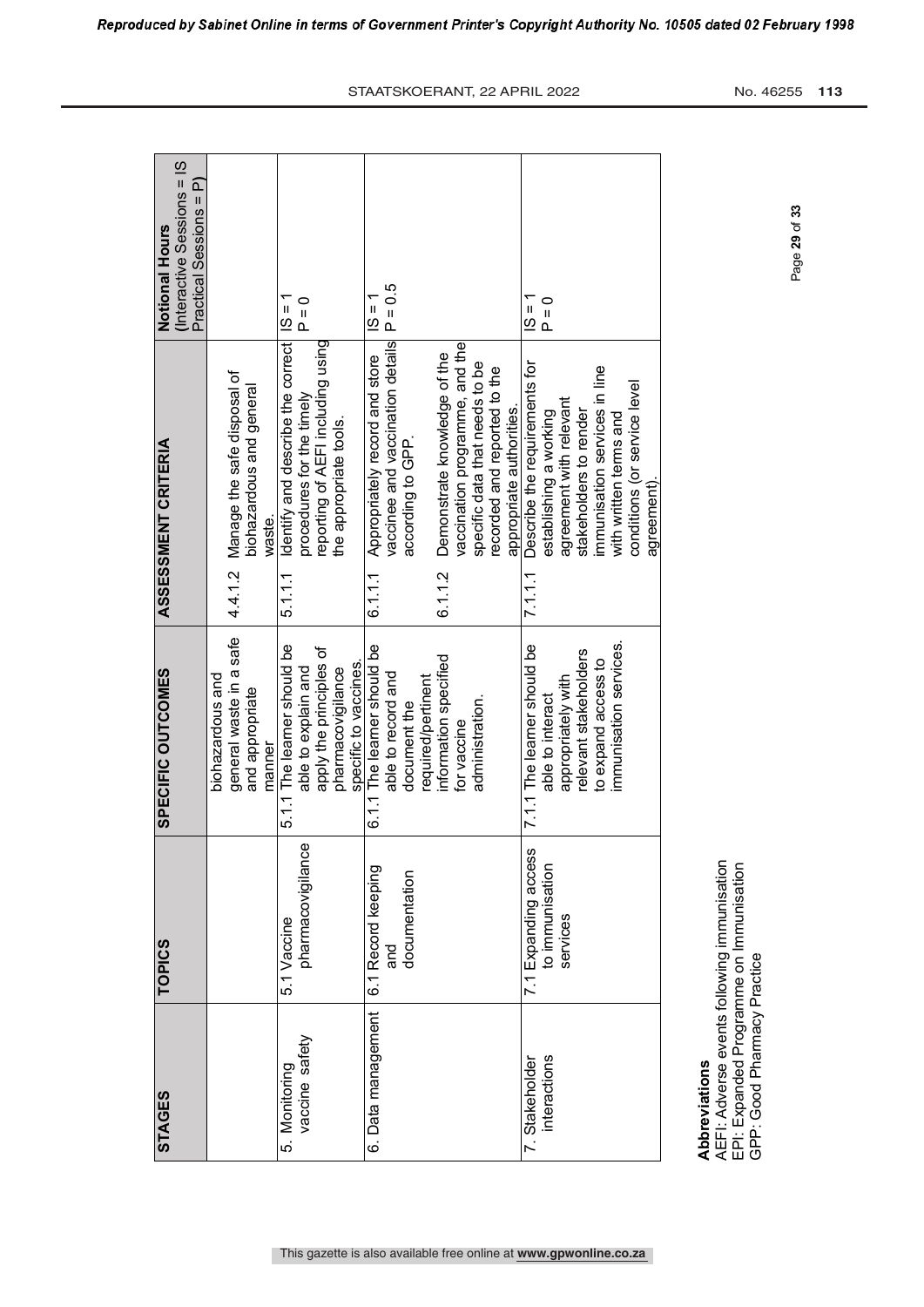## **9. CRITICAL CROSS-FIELD OUTCOMES**

- (a) Identify, analyse and solve problems related to the provision of immunisation services.
- (b) Work effectively with others as a member of a team of health care professionals in applying immunisation principles to avert vaccine preventable diseases.
- (c) Collect, analyse, organise and critically evaluate information in using evidence-based approaches in the provision of pharmaceutical services and information to enhance Healthcare and pharmacovigilance activities.
- (d) Communicate effectively using visual, and/or language skills in the modes of oral, written and/or practical presentation in a sustained discourse.
- (e) Use science and technology, including informatics, in pharmacies effectively and critically, showing responsibility towards the environment and the health of others by promoting ethical conduct in all contexts.
- (f) Educating healthcare workers, the public and patients in an effective way to promote public health.

# **10. QUALIFICATIONS AND EXPERIENCE OF PRESENTERS/FACILITATORS**

The presenters of the immunisation and injection technique course must –

- (a) Have an undergraduate pharmacy qualification, i.e. Bachelor of Pharmacy (BPharm) degree, or recognised equivalent, plus relevant postgraduate training;
	- (i) be registered as a Practising Pharmacist with the SAPC; and
	- (ii) have a minimum of 5 years' experience as a Practising Pharmacist and a minimum of three years' experience in the field of study at a higher education institution or skills development provider registered with SAPC.
- (b) Work in collaboration with a qualified clinician i.e. a medical practitioner or professional nurse (registered with the relevant professional body) with a minimum of three years' practical experience in the practical skills training offered, where required.

# **11. STANDARDS FOR PRESENTATION OF THE IMMUNISATION AND INJECTION TECHNIQUE TRAINING**

The short course on immunisation and injection technique must be presented by a Higher Education Institution or a Skills Development Provider accredited by the South African Pharmacy Council to offer the course.

# **12. MODE OF DELIVERY**

The short course on immunisation and injection technique should be presented to practising pharmacists who are employed full-time or part-time. The interactive sessions of the short course should be presented using an online platform or face to face and must be presented in a manner that allows flexible study hours. There should be face to face contact sessions for practical sessions. The Higher Education Institution or the Skills Development Provider must have a reliable electronic platform that makes provision for the sharing of study material

Page **30** of **33**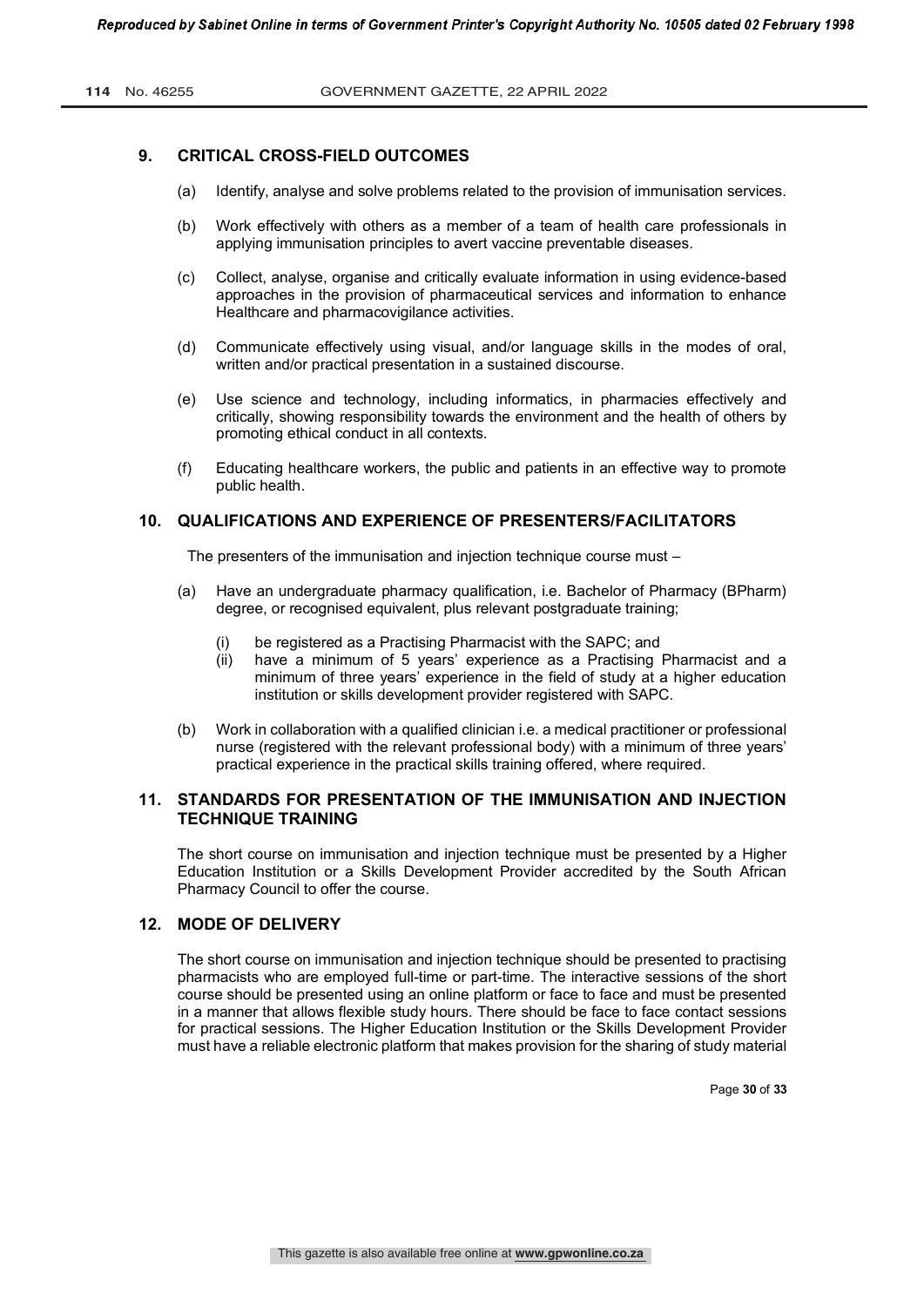and resources. This platform must have access control and at a minimum allow for the following:

- (a) General announcements;
- (b) Communication with students;
- (c) Resources and training material (For example study guides, PowerPoint® presentations, video's);
- (d) Submission of work assignments; and
- (e) Online assessments.

A comprehensive study guide(s) must be available. The study guide(s) must guide the learners through the learning process and should integrate all the topics which form part of each module. Additional textbooks and references must also be used. Reference to additional textbooks and references must also be supplied.

# **13. ASSESSMENT OF THE IMMUNISATION AND INJECTION TECHNIQUE TRAINING**

The methods of assessment for the course must include both formative and summative assessments. A learner should obtain 70% for the formative assessments on the theory part of the course to be able to write the summative assessment. Formative assessments should include work assignments, and summative assessments should include an examination at the end of the course. The examination at the end of the theory part of the course must be in the form of a written/online examination. The assessment at the end of the practical session of the course must be in the form of a practical examination i.e. an objective structured clinical examination. A learner should be able to demonstrate full competence in all techniques, otherwise they should redo the practical assessment.

### **14. PROCESS OF APPEAL**

An appeal process must be in place in cases where students disagree with the outcome of an assessment (written or practical). The process for appeals against assessment decisions on the demonstration of competence by candidates must be described in the study guide of the course.

### **15. PROCESS IN CASE OF DISHONESTY AND PLAGIARISM**

Students must be warned against dishonesty and plagiarism. A procedure must be in place to address this kind of misconduct and all cases should be reported to the South African Pharmacy Council.

## **16. STANDARDS FOR ADMINISTRATION AND RECORD KEEPING**

A student administration system must be available for maintaining and updating detailed information about each enrolled student. Information must include but not be limited to the following:

- (a) Student's full names and surname
- (b) Maiden name (if applicable)
- (c) Identification or passport number
- (d) Contact numbers (cell phone and landline)
- (e) Email address
- (f) Postal address

Page **31** of **33**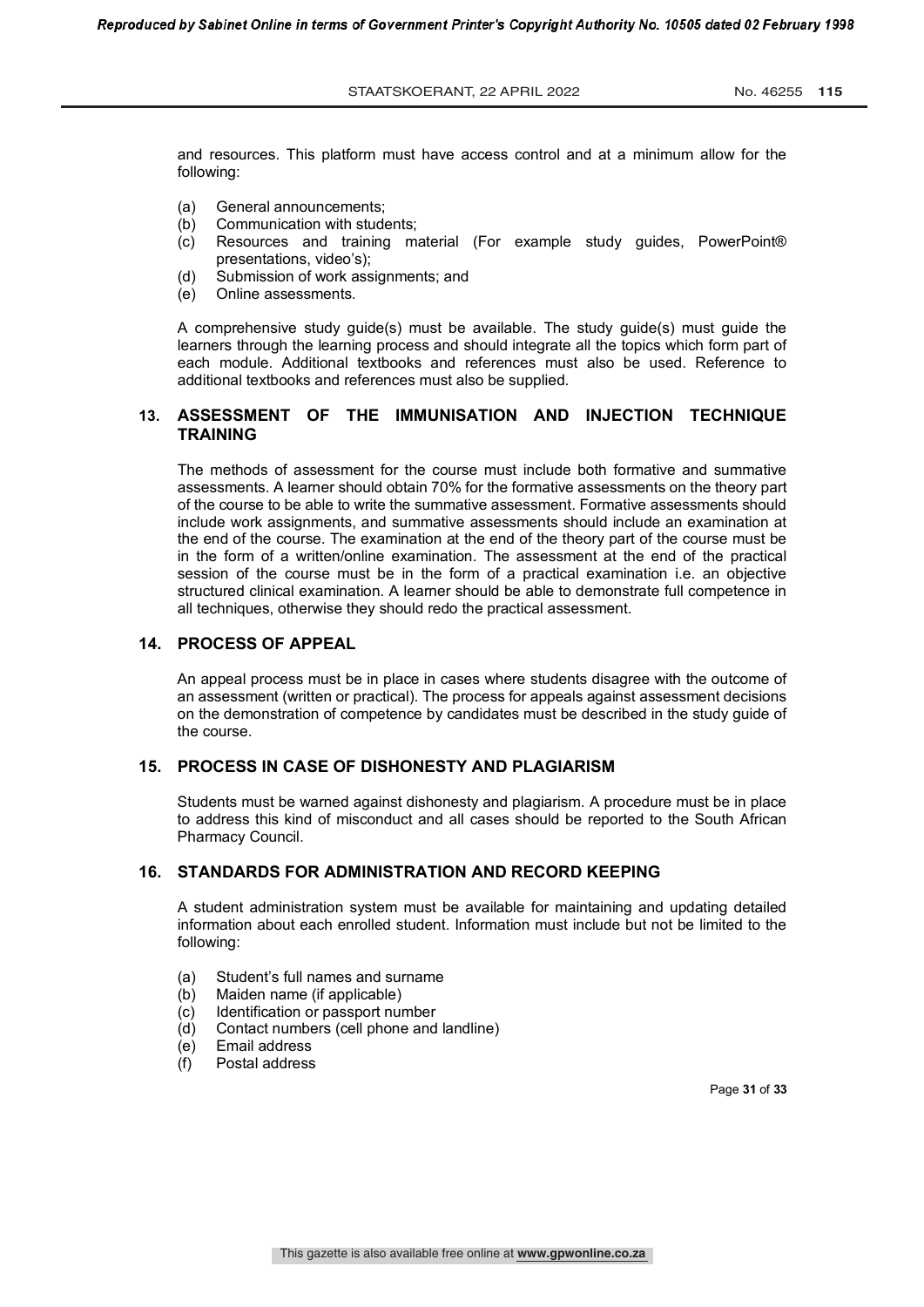- (g) Qualifications
- (h) Past and current employment (indicating work experience in a clinical environment)

The system must include a functionality to generate a document that can be used as "Proof of Registration" for each enrolled student.

The student administration system must also allow for record keeping of the marks that each student has obtained in each of the assessments.

Confidentiality of personal information must be maintained at all times.

### **17. CERTIFICATION METHODS AND PROCEDURES**

Procedures must be in place to ensure that certification of students is managed in a secure and safe manner. The security and accuracy of certificates during printing, filing and distribution must be assured. The following minimum information is required for certification of the immunisation and injection technique course:

- (a) Provider name and/or logo
- (b) Name of the course
- (c) Student's full name (first names followed by surname)
- (d) Student identification
- (e) Date of issue of the certificate
- (f) Signatories

### **18. FACILITIES, EQUIPMENT AND CONSUMABLES**

The physical facilities must be adequate to deliver the theoretical and practical components of the training. For the theoretical training, facilities must include an online teaching and learning platform and suitable venues for lectures where applicable. For the practical training, facilities must include a skills laboratory adequate in size to accommodate the number of learners trained per session. The venue must be suitable to be able to practice and demonstrate competence in the education and counselling of vaccinees and caregivers. The skills laboratory must also provide adequate storeroom facilities for keeping equipment and consumables and must include an area(s) for practice simulations and an area(s) where practical assessments can be conducted.

The equipment in the skills laboratory to deliver practical training must include, but not limited to, adequate numbers of the following:

- (a) Intramuscular immunisation training pads
- (b) Subcutaneous immunisation training pads
- (c) Cold chain equipment and temperature monitoring devices (e.g. training refrigerator, cold boxes and conditioned ice packs)
- (d) Injectate (e.g. water for injection) in vials and containers representative of the different vaccines to be administered.
- (e) Thermometer to monitor continuous temperature in the cold box and inside the refrigerator
- (f) Different needles and syringes suitable for vaccination
- (g) Alcohol swabs, cotton wool balls, gauze swabs, plasters
- (h) Biohazardous materials and sharps disposal containers
- (i) Personal protective equipment i.e. masks and gloves
- (j) Chlorine or alcohol-based disinfectant for cleaning vaccine spills

Page **32** of **33**